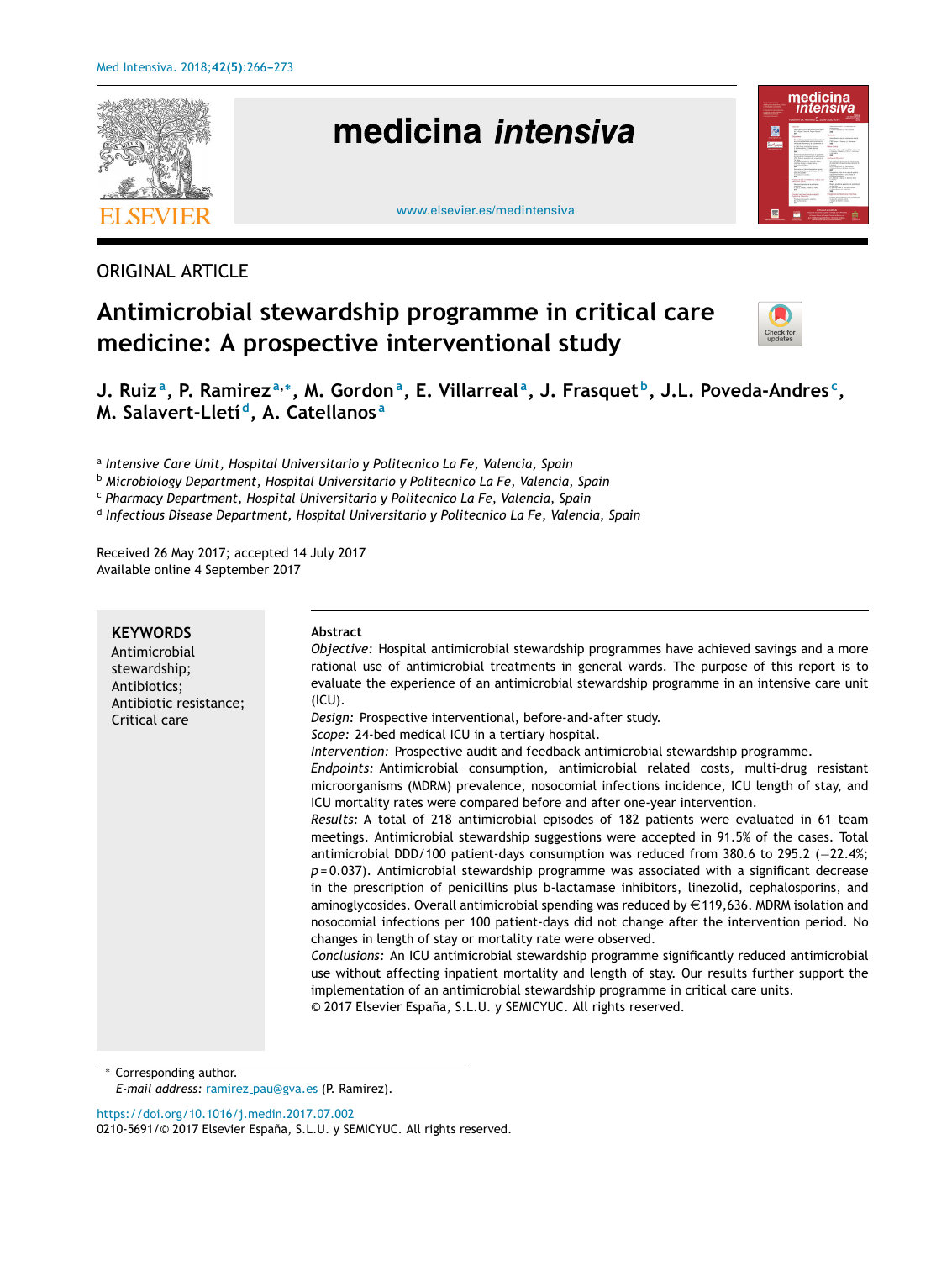**PALABRAS CLAVE** Antimicrobial stewardship; Antibióticos; Resistencia bacteriana;

Paciente crítico

#### **Implantación de un programa de optimización de antimicrobianos en el paciente crítico: Estudio de intervención**

#### **Resumen**

*Objetivo:* Los programas de optimización de antimicrobianos (PROA) han demostrado ser herramientas eficaces para reducir el uso de antimicrobianos. El propósito de este estudio es evaluar el efecto de la implantación de un PROA en una unidad de cuidados intensivos (UCI). *Diseno: ˜* Estudio prospectivo de intervención.

*Ámbito:* UCI de 24 camas en un hospital terciario.

*Intervención:* Implantación de un PROA basado en auditorías prospectivas.

*Variables de interés principales:* El consumo de antimicrobianos y sus los costes, la prevalencia de colonización por bacterias multi-resistentes (BMR), la incidencia de infección nosocomial, la estancia en UCI y las tasas de mortalidad fueron comparadas antes y tras un año de implantación del programa.

*Resultados:* Se evaluaron un total de 218 episodios antimicrobianos de 182 pacientes en 61 reuniones. Él 91,5% de las sugerencias dadas por el equipo PROA fueron aceptadas por el prescriptor. El consumo total de antimicrobianos en DDD/100 estancias se redujo de 380,6 a 295,2 (-22,4%, p = 0,037). La implantación del PROA se asoció con una disminución significativa en la prescripción de penicilinas/inhibidores de b-lactamasa, linezolid, cefalosporinas y aminoglucósidos. El gasto total en antimicrobianos se redujo en 119.636  $\epsilon$ . La incidencia de colonización por BMR y de infecciones nosocomiales no cambiaron tras del período de intervención. No se observaron cambios en la duración de la estancia ni en la tasa de mortalidad. *Conclusiones:* La implantación de un PROA en una UCI reduce significativamente el uso de antimicrobianos sin afectar a la evolución de los pacientes ingresados. Nuestros resultados apoyan la implementación de este tipo de programas en las unidades de pacientes críticos. © 2017 Elsevier España, S.L.U. y SEMICYUC. Todos los derechos reservados.

# **Introduction**

Over the past two decades there has been an exponential increase in bacterial resistance worldwide.<sup>[1,2](#page-6-0)</sup> The inappropriate use of antimicrobial drugs favours the emergence and selection of resistant strains, and poor infection prevention and control practices contribute to further emergence and spread of resistance. Several studies have reported that high prevalence of antibiotics prescription is related directly to high antibiotic resistance rates, as well as to a significant increase in morbidity and mortality.<sup>[3,4](#page-6-0)</sup> These facts are particularly relevant in the hospital environment, since it has been reported that up to 50% of the prescribed antibiotic treatments are inadequate or incorrect.<sup>[5](#page-6-0)</sup> Social costs caused by antibiotic resistance have been estimated at 1.5 billion Euros, and furthermore antibiotic resistance has been linked to 25,000 deaths per year in the European Union.<sup>[6](#page-6-0)</sup>

Nowadays, antimicrobial resistance has been identified as a serious problem in intensive care units (ICU).<sup>[7](#page-6-0)</sup> In the critically ill patient, a prompt institution of an effective antimicrobial therapy against the causative pathogens is crucial for the prognosis of those patients with severe infections and sepsis. $8$  However, this situation often leads to an indiscriminate use of broad-spectrum antibiotics during prolonged periods, resulting in a selective pressure, and therefore to the development of multidrug resistant bacteria, with the consequent effects on morbidity, mortality and  $costs.<sup>9,10</sup>$  $costs.<sup>9,10</sup>$  $costs.<sup>9,10</sup>$ 

Antimicrobial consumption restraint has been identified as an effective measure to reduce bacterial resistance emergence.[11](#page-6-0) Along this line, antimicrobial stewardship (AMS) interventions have the greatest impact on patient outcomes.[12](#page-6-0) AMS programmes are a set of multidisciplinary interventions that aim to ensure the rational use of antimicrobials by preventing their unnecessary use, and to provide targeted and limited therapy in situations where they are warranted.[13](#page-6-0) Developing of this type of antimicrobial programmes has been stimulated by scientific societies around the world, and has been shown to represent a critical step in the control of bacterial resistance and spending on antimicrobials.[14](#page-6-0) Among different AMS interventions, prospective audit and feedback have demonstrated to be effective and tolerable. With the aim of optimising antimicrobials use in Spanish hospitals, in 2012 several scientific societies produced an AMS consensus document.<sup>[15](#page-6-0)</sup> Since then, more and more units are introducing such programmes in their centres. However, few experiences of AMS interventions based on prospective audit and feedback in critical care units have been reported. The aim of this study describes the implementation and the effects of new AMS practices in the ICU of our hospital.

# **Patients and methods**

A before and after study was designed, in order to evaluate the influence of an AMS programme on antimicrobial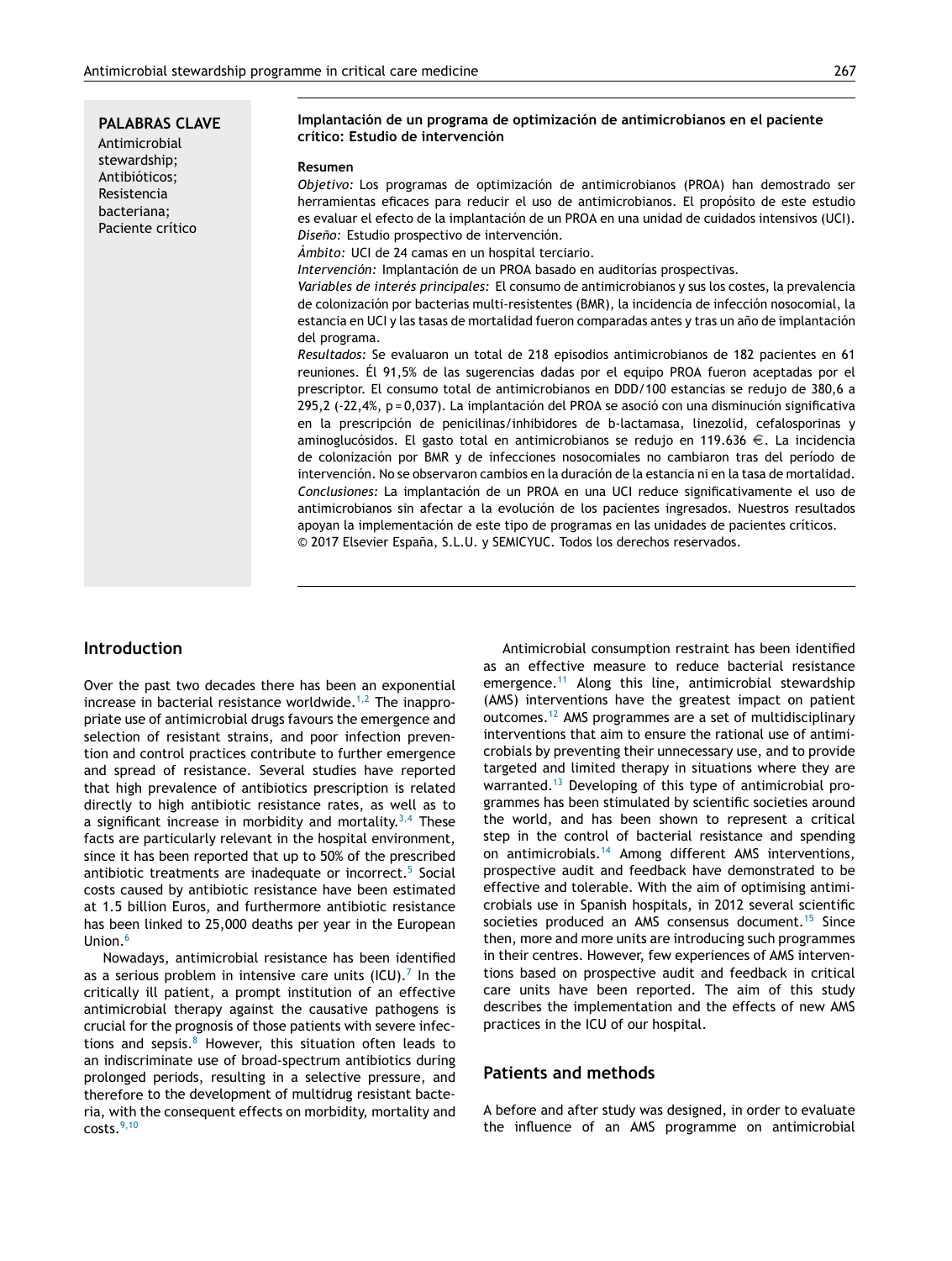consumption and in multi-drug resistant microorganisms (MDRM) prevalence. Patients admitted to our ICU from October 2013 to September 2014 formed the control group. The intervention period was from October 2014 to September 2015. Antimicrobial consumption, costs, MDRM prevalence, nosocomial infection incidence (including urinary tract infection, ventilation associated pneumonia and catheter-related infection), ICU mortality, and ICU length of stay were compared between periods.

The study was performed in a tertiary academic teaching hospital with 984 beds. The medical ICU of the hospital has 24 beds, with a mean of 1592 admissions annually during the last five years. Our ICU nosocomial infection control programme includes the performance of surveillance cultures (oral and rectal swabs and tracheobronchial aspirates in ventilated patients) on ICU admission, and weekly to detect MDRM colonisation, as well as a daily meeting with microbiologists, infectious diseases physicians and staff members of the infection control department (to assess the situation of nosocomial infection, prevalence of MDRM, and design appropriate interventions). In those patients with MDRM colonisation/infection, special surveillance and control measures were taken to prevent microbial dissemination.

In October 2014 prospective audit and feedback antimicrobial stewardship programme strategies were put into practice. The AMS team included an intensivist physician specialising in infectious diseases and a pharmacist. The pharmacist reviewed every patient with antimicrobial prescriptions daily, and those who met previously established alarm criteria were discussed with the intensivist in a 20 min dedicated meeting. Alarm criteria were the following: (1) antimicrobial prescription of carbapenems, linezolid, tigecycline, daptomycin, colistin and antifungal agents (including azoles, equinocandines and amphotericin B); (2) Treatment durations exceeding the recommendations established in the local treatment guidelines for each type of infection (3) Dosage not considered appropriate to patient condition; (4) Treatment adjustment (including de-escalation) to microbiological results, and (5) Relevant interactions and adverse events associated with antimicrobial therapy.

If any antimicrobial treatment modification was recommended in the AMS meeting, a face-to-face interview was held between AMS team and the attending physician. In the end, the prescribing physician would decide whether or not to accept the recommendation. Patient data and actions taken by the AMS team were entered into a database. The degree of acceptance of the recommendation was recorded by reviewing the patient's prescription the day after the intervention. Monthly indicators of AMS team operations and antimicrobial consumption were obtained.

Demographic and clinical data, cause of ICU admission, APACHE-II score calculated during the first 24 h of admission, relevant findings during ICU stay, antimicrobial and nonantimicrobial treatments, and outcome data were recorded. Total antimicrobial consumption and divided by therapeu-tic groups was calculated based on WHO standards,<sup>[16](#page-6-0)</sup> which is the cumulative antibacterial use expressed as DDD per 100 patient-days. Antimicrobials cost was obtained from the stock management system and dispensing software used in the hospital. Total cost of antimicrobials consumption was

calculated based on the selling price (PVL) at the beginning of the pre-intervention period (September 2013).<sup>[17](#page-6-0)</sup>

Time series analysis was used to evaluate the trends in ICU and total hospital antimicrobial consumption. Linear regression was carried out in order to assess the changes in trends (slopes) of ICU and hospital antimicrobial usage after AMS implementation. The linear trend by month is defined as the slope of the response over time, each expressed by a coefficient  $(\beta)$ .

The following pathogens were considered as MDRM, according to an international expert consensus<sup>[18](#page-6-0)</sup>: Methicillin-resistant *Staphylococcus aureus* (MRSA), extended spectrum β-lactamase (ESBL) producing *Enterobacteriaceae* and carbapenem-resistant non-fermenting organisms such as *Acinetobacter baumannii* and *Pseudomonas aeruginosa.* Patients colonised with these MDRM were identified through the epidemiological surveillance cultures. MDRM prevalence was calculated based on total MDRM isolated from epidemiological surveillance samples, adjusted by patient admissions (number of MDRD isolated/100 admissions). *Clostridium difficile* and *Candida spp* infections (isolated in blood cultures) and nosocomial infections caused by MDRM were also compared between control and intervention periods as an ecological control.

Data were analysed using Stata 12.0. Categorical variables are presented as percentages and were compared using chi-squared test analysis. Monthly antimicrobial consumption and costs were compared using the non-parametric Wilcoxon signed-rank test. A significant result was defined as a *p*-value <0.05. The research was conducted in accordance with national and institutional standards. The study was approved by the local hospital bioethics committee (Reference number: 2017/0121). According to the local following the committee's guidelines, since data collection and analysis was performed retrospectively, informed consent was not necessary for the study.

#### **Results**

A total of 1699 and 1804 admissions, respectively, were included in the pre- and post-intervention periods. No significant differences were found in clinical or demographic variables, length of ICU stay or mortality between both periods [\(Table](#page-3-0) 1).

In one year of AMS implementation, 282 antimicrobial prescriptions in 218 episodes from 182 patients presented one or more criteria that required the revision by the AMS team, being evaluated in 63 AMS meetings. Patients were already receiving antimicrobials before ICU admission in 23.4% of the cases. Antimicrobial prescription revisions were performed according to the following criteria: prescription of a restricted antimicrobial agent (140; 49.6%), inappropriate treatment according to microbiological results (78; 27.6%), inappropriate dose (37; 13.1%), inappropriate duration (35; 13.0%), possible antimicrobial de-escalation according to microbiological results (16; 5.7%), intravenous to oral switch-over therapy (10; 2.9%), and others (14; 4.9%). 18 prescriptions presented more than one review criteria. A total of 38 patients with relevant drug interactions were found and 30 adverse events related to antimicrobial therapy were recorded. Antimicrobials with a higher number of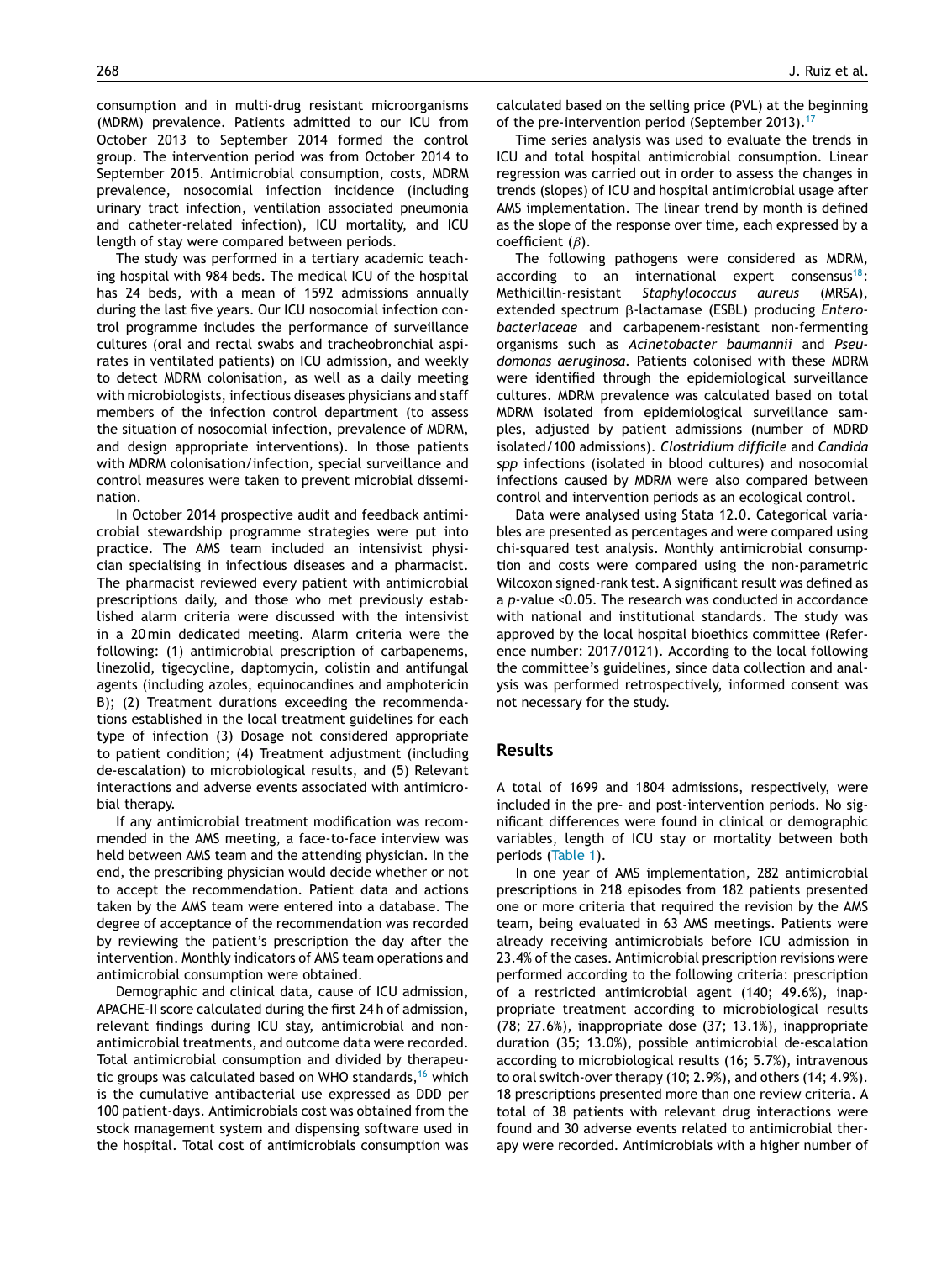| ٠<br>× |             |   |
|--------|-------------|---|
|        |             |   |
|        | I<br>$\sim$ | i |

<span id="page-3-0"></span>

| Table 1 |  |  |  |  |  | . Demographic and clinical data of patients before and after antimicrobial stewardship intervention |  |
|---------|--|--|--|--|--|-----------------------------------------------------------------------------------------------------|--|
|---------|--|--|--|--|--|-----------------------------------------------------------------------------------------------------|--|

|                                            | <b>Before</b> | After      | p     |
|--------------------------------------------|---------------|------------|-------|
| ICU admissions                             | 1699          | 1804       |       |
| Male $(\%)$                                | 63.7%         | 60.8%      | 0.577 |
| Age [Mean $(SD)$ ]                         | 62.9(1.3)     | 63.2(2.1)  | 0.842 |
| APACHE II [Mean (SD)]                      | 17.8(8.1)     | 17.3(7.7)  | 0.794 |
| Cause of ICU admission <sup>a</sup> $(\%)$ |               |            |       |
| Acute respiratory failure                  | 9.6           | 10.6       | 0.060 |
| Sepsis/septic shock                        | 6.2           | 7.3        | 0.223 |
| Stroke                                     | 16.4          | 13.9       | 0.597 |
| Heart disease                              | 49.8          | 45.9       | 0.332 |
| Other                                      | 18.0          | 22.3       | 0.631 |
| % Mechanical Ventilation                   | 22.3          | 23.4       | 0.329 |
| $LOSa$ [Median (Range)]                    | 6.60(1.45)    | 7.20(2.28) | 0.827 |
| All-Cause death (%)                        | 18.9          | 18.3       | 0.648 |

audits were linezolid (51; 18.1%), meropenem (46; 16.3%), daptomycin (24; 8.5%), and piperacillin/tazobactam (18; 6.4%).

From the 218 antimicrobial episodes reviewed, 142 (65.1%) resulted in a proposed amendment that was discussed with the prescribing physician. Recommended amendments by the AMS team were: stop antimicrobial treatment (84; 59.2%), antimicrobial de-escalation (29; 20.4%), change in dose (13; 9.2%), monitoring drug concentrations (7; 4.9%), and start a new antimicrobial (9; 6.3%). Most of these recommendations (91.5%) were accepted by the prescribing physician.

Total antimicrobial DDD/100 patient-days consumption was reduced from 380.6 to 295.2 (−22.4%; *p* = 0.037). Antimicrobials in which the AMS programme had a significant impact were penicillins plus b-lactamase inhibitors, linezolid, cephalosporins, and aminoglycosides ([Table](#page-4-0) 2). A noticeable reduction was also observed in carbapenems, quinolones, and antifungal agents, although no significant differences were obtained. On the other hand, a nonsignificant increase of reduced-spectrum penicillins was observed. Antimicrobial global spending after one year of AMS programme was reduced by  $\in$  119.636 compared with the previous control year ( $\in$  520.186 vs.  $\in$  400.550; *p* = 0.012).

The time-series analysis showed that antimicrobial stewardship programme period was associated with a reduction in antimicrobial consumption ( $\beta$  =  $-1.48$ ,  $p$  = 0.043). On the other hand, no changes in total hospital antimicrobial consumption was observed during the same period ( $\beta$  = -0.22; *p* = 0.822). No significant changes were observed in type of patients admitted to the hospital (Surgical patients: 67.9% vs. 67.4%; *p* = 0.184; Unscheduled admissions: 62.5% vs. 61.9%; *p* = 0.071), length of hospital stay (6.92 vs. 6.88; *p* = 0.062) or hospital mortality (3.42% vs. 3.56%; *p* = 0.245) between both periods. No differences were found in the length of stay or mortality in those patients with sepsis, ventilator-associated pneumonia and catheter-related bacteremia.

After AMS programme implementation, no changes in *C. difficile* infection or *Candida spp*. bloodstream infection rates were observed [\(Table](#page-4-0) 3). We observed a reduction in MDR *A. baumannii*, and MRSA isolated per 100 patientdays, although no statistically significant differences were found, whereas extended spectrum beta-lactamase (ESBL) *Klebsiella pneumoniae* increased significantly. During the intervention period, there was a two-month ESBL *K. pneumoniae* outbreak in our ICU, affecting total results. Global MDRM and total nosocomial infections during ICU stay did not change significantly.

#### **Discussion**

In this study, we have been able to demonstrate the effectiveness of a prospective audit and feedback AMS programme in the critical care setting, in order to safely reduce antibiotic consumption.

The use of antimicrobial agents is essential in critically ill patients with serious infections. In fact, it is known that antimicrobials are used widely in the ICUs.<sup>[19](#page-6-0)</sup> However, it is well-known that antimicrobial overuse can promote the emergence of multidrug-resistant bacteria in these units.<sup>[20](#page-6-0)</sup> Recent reports suggest that drug development will not adequately address the problem of antibiotic resistance among common bacterial pathogens. $^{21}$  $^{21}$  $^{21}$  Several reasons for the current situation have been proposed, including difficulties in identifying new bacterial targets, or even the possibility that the majority of targets amenable to antibacterial activity have already been identified.<sup>[22](#page-6-0)</sup> The lack of promotion of public and private research in discovery and development of new antimicrobial agents also contributes to this situation. These circumstances leave clinicians with limited effective antibiotic options for their patients.  $21,22$ 

Therefore, different strategies have been evaluated to control antimicrobial use, including formulary restriction, pre-authorisation, antimicrobial cycling, or a combination of these. However, only interventions focused on increasing effective prescription through AMS programmes have been associated with an improvement in clinical outcomes in the hospital general wards.<sup>[12,23,24](#page-6-0)</sup> AMS programmes have shown to be an effective tool to control antimicrobial use, improve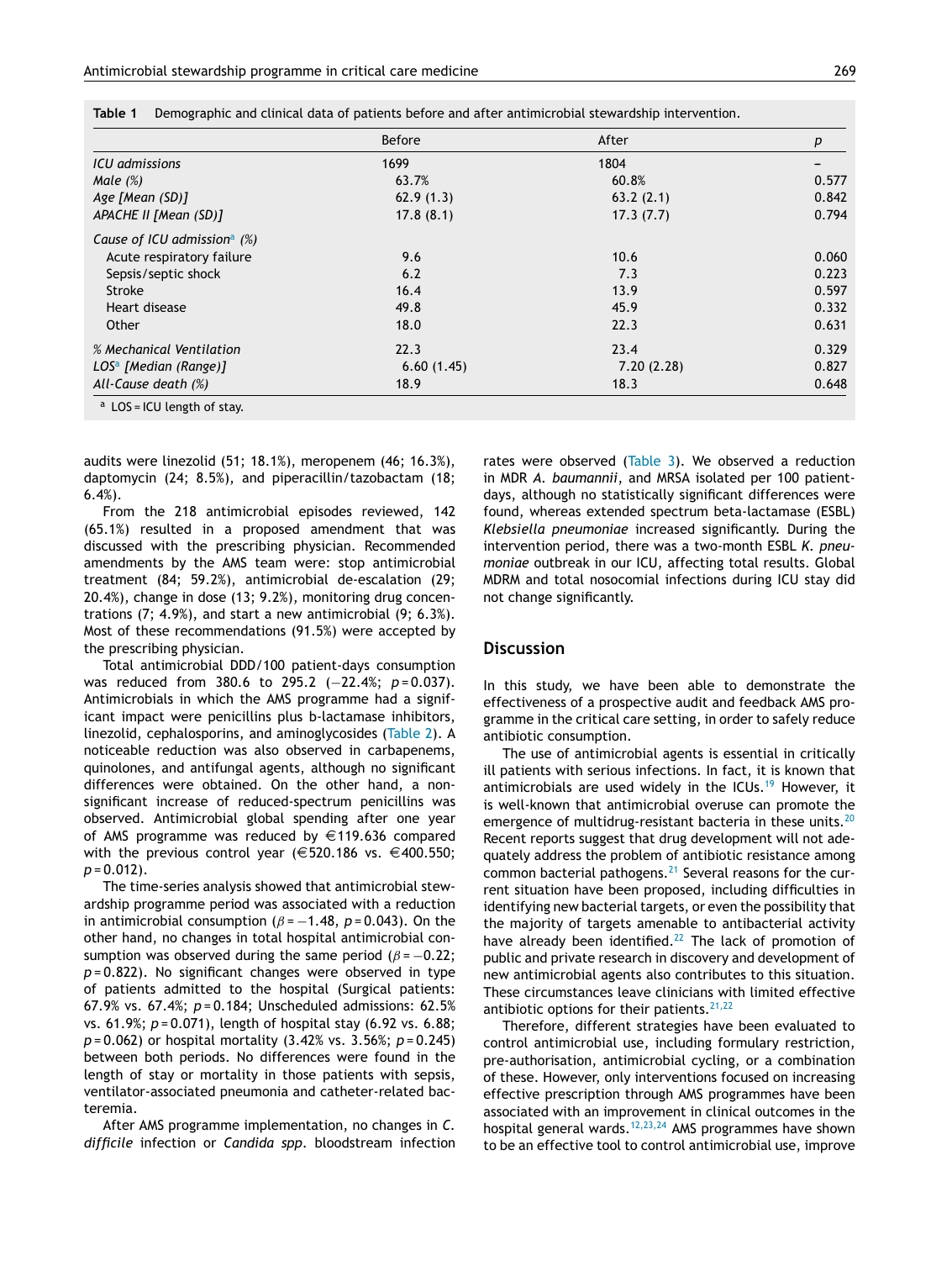|                                     | <b>Before</b> | After  | Change in DDD/100<br>patients/day | p           |
|-------------------------------------|---------------|--------|-----------------------------------|-------------|
| Penicillins + B-lactamic inhibitors | 79.34         | 44.84  | $-34.50$                          | $0.001^*$   |
| <b>Penicillins</b>                  | 5.47          | 8.21   | 2.86                              | 0.332       |
| Antifungal agents                   | 58.47         | 47.33  | $-11.14$                          | 0.403       |
| Carbapenems                         | 53.91         | 39.17  | $-14.74$                          | 0.303       |
| Cephalosporins                      | 38.13         | 30.20  | $-7.93$                           | $0.040^{*}$ |
| Quinolones                          | 44.69         | 35.85  | $-8.84$                           | 0.309       |
| Linezolid                           | 20.85         | 15.14  | $-5.71$                           | $0.044*$    |
| <b>Macrolides</b>                   | 26.22         | 22.44  | $-3.78$                           | 0.720       |
| Aminoglycosides                     | 14.43         | 5.83   | $-8.59$                           | 0.007       |
| Daptomycin                          | 11.33         | 11.30  | $-0.03$                           | 0.935       |
| Glycopeptides                       | 5.29          | 5.33   | 0.03                              | 0.757       |
| Tigecycline                         | 5.29          | 6.90   | 1.61                              | 0.113       |
| Polymyxins                          | 0.64          | 0.55   | $-0.08$                           | 0.171       |
| Other antibiotics                   | 16.54         | 22.21  | 5.68                              | 0.720       |
| Total                               | 380.60        | 295.20 | $-85.40$                          | 0.037       |

<span id="page-4-0"></span>**Table 2** Changes of antimicrobial consumption (DDD/100 patients/days) before and after antimicrobial stewardship programme.

\* Statistically significant.

patient outcomes, and reduce healthcare cost in hospital general wards and in critical care units.  $25-29$ 

Among different AMS programmes, prospective audit and feedback interventions have several advantages, including a better acceptance by prescribers, and the opportunity to conduct an educational action through the feedback. $30,31$ However, few experiences of a prospective audit and feedback AMS programme has been reported from the critical care setting. Elliggsen et al. achieved a clear decrease in the consumption of antibiotics, and also a decrease

|                                                                                  | October 2013 to September<br>2014 (Control) | October 2014 to September<br>2015 (Intervention) | $\boldsymbol{p}$ |
|----------------------------------------------------------------------------------|---------------------------------------------|--------------------------------------------------|------------------|
| $MDRa$ Bacterial colonisation isolated acquired during ICU stay/100 patients-day |                                             |                                                  |                  |
| Total                                                                            | 20.18                                       | 21.47                                            | 0.767            |
| MDR <sup>a</sup> Acinetobacter baumannii                                         | 7.83                                        | 6.82                                             | 0.104            |
| MDR <sup>a</sup> Kebsiella pneumoniae                                            | 7.10                                        | 9.52                                             | $0.002^*$        |
| MDR <sup>a</sup> Pseudomonas aeruginosa                                          | 3.35                                        | 3.65                                             | 0.494            |
| <b>MRSA</b> <sup>b</sup>                                                         | 1.65                                        | 1.47                                             | 0.543            |
| Clostridium difficile<br>infection/100 p. $d^c$                                  | 0.09                                        | 0.00                                             | 0.072            |
| Candida spp infections/100 p.d $c$                                               | 8.15                                        | 8.16                                             | 0.978            |
| Nosocomial Infection during ICU<br>stay/100 patients-day                         | 1.98                                        | 1.75                                             | 0.418            |
| % Infections caused by MDR <sup>a</sup><br><b>Bacteria</b>                       | 43.9                                        | 45.5                                             | 0.842            |
| $LOSd$ (Days, Median; IQR) and mortality (%) of main infections evaluated        |                                             |                                                  |                  |
| Sepsis                                                                           | $3.0(2.0-6.0)$                              | $3.0(2.0-6.0)$                                   | 0.987            |
|                                                                                  | 30.0%                                       | 30.8%                                            | 0.957            |
| Ventilator-associated pneumonia                                                  | $13.5(9.75 - 33.0)$                         | $9.0(5.0-26.5)$                                  | 0.522            |
|                                                                                  | 40.0%                                       | 45.5%                                            | 0.624            |
| Catheter-related bacteremia                                                      | $7.0(3.0-18.5)$                             | $6.3(5.7-11.0)$                                  | 0.438            |
|                                                                                  | 28.6%                                       | 27.3%                                            | 0.715            |

**Table 3** Comparison in clinical and microbiologist results before and after antimicrobial stewardship implementation.

 $a$  MDR = multidrug resistant.

<sup>b</sup> MRSA = methicillin-resistant *Staphylococcus aureus*.

 $c$  p.d. = patients-day.

 $d$  LOS = length of stay.

\* Statistically significant.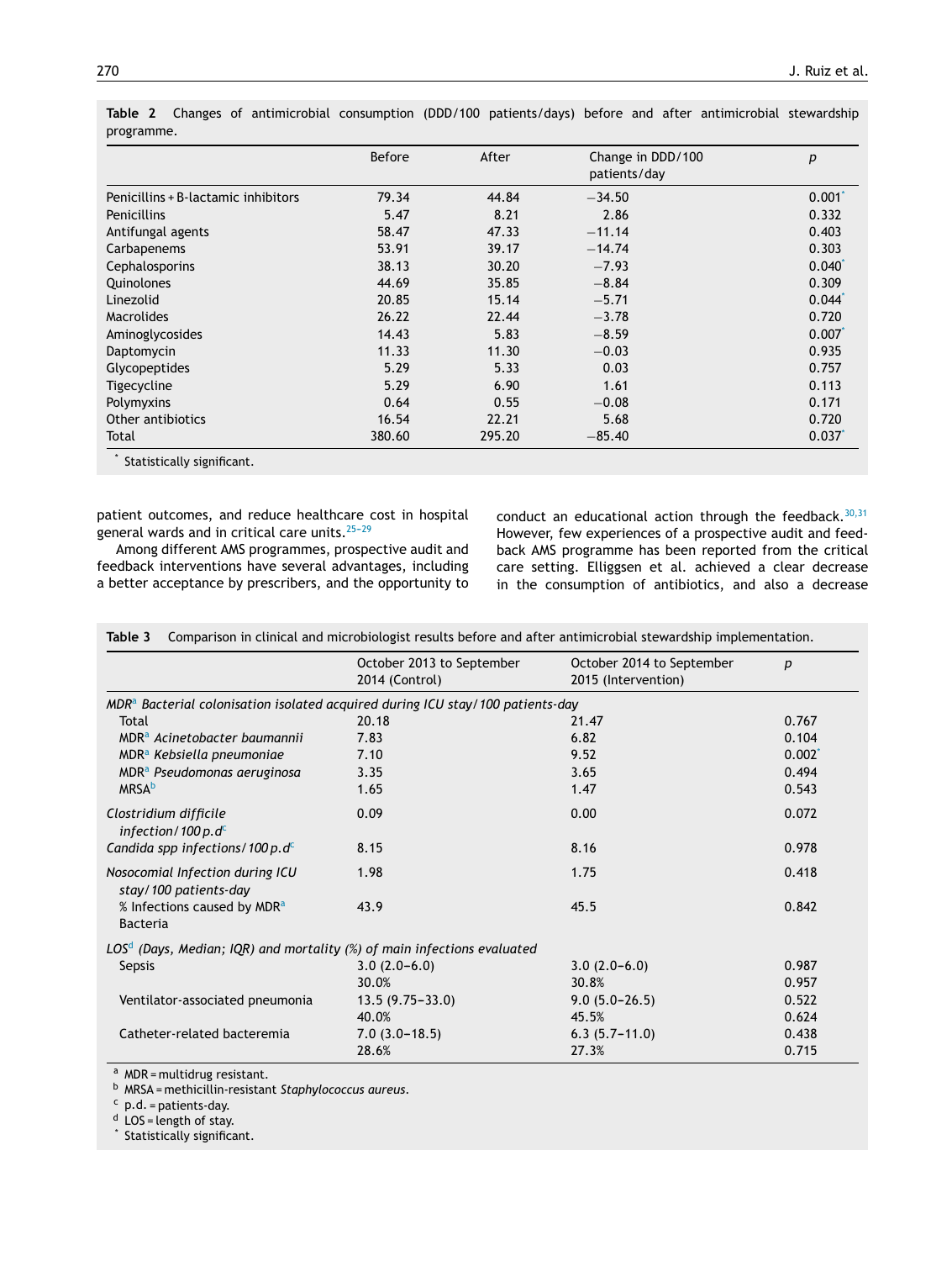in resistances to the monitored antibiotics, as well as a decrease in *C. difficile* infections. However, although this is an extremely careful study, they only intervened on specific antibiotics (third-generation cephalosporins,  $\beta$ -lactam and  $\beta$ -lactamase inhibitor combinations, fluoroquinolones, and vancomycin) and there was no intervention on the use of antifungal drugs. $32$  Currently, at least in our area, AMS programmes should also include the most controversial antimicrobials such as tigecycline, linezolid, daptomycin, or antifungals drugs. Taggart et al. described a one-year experi-ence in a medical and a surgical unit.<sup>[33](#page-7-0)</sup> However, in this study antimicrobial reduction was limited to anti-psuedomonal antibiotics. No differences in resistance patterns, length of stay and mortality rate was observed. As the authors concluded, we agree that a longer follow up period is required to appreciate changes in ICU ecology. Other experiences described in critical care units have found reduction in antimicrobial use after AMS implementation.  $34-36$  However, the description of the clinical impact of these interventions, as well as its effect on the infection and colonisation by multiresistant strains is highly variable, making difficult to draw firm conclusions.

In our study, we found that ICU antimicrobial consumption significantly decreased with AMS programme implementation. Antimicrobial consumption dropped from 380.6 to 295.2 DDD/100 patient-days, which was a decrease of 22.4%. Of great significance is the high percentage of acceptance among members of the critical care team, which was even higher than that achieved in the study previously mentioned (82% of acceptance). $31$  This could be justified by the direct participation of a member of the team and the continuity of the pharmacist involved in the AMS programme. The importance of an intensivist involved in this type of programmes depends not only on the selection and duration of the antibiotic treatment in a critical situation, but also on the knowledge of all those situations that require a dose adjustment in the antimicrobial dosage, as well as those interventions beyond antibiotic management that can prevent infections and improve patients' prognosis and shorten the duration of their treatment,  $37$  including a proper management of the airway, maintenance and early catheter withdrawal, and so on.

After AMS implementation, the effect on carbapenem, tigecycline and colistin consumption did not reach a statistically significant reduction. These results could be due to the coincidence during the study of an ESBL *K. pneumoniae* outbreak in our ICU, only susceptible to carbapenems, amikacin, colistin and tigecycline. Therefore, our results could have been affected by this specific epidemiological context. It should be notice that de-escalation has been one of the main interventions recommended by our AMS team. Antimicrobial de-escalation in critically ill patients has been associated not only with a reduction in antibiotic resistance, but also with an improvement in clinical evolu-tion of patients.<sup>[38](#page-7-0)</sup> Even some broad-spectrum antimicrobials could not be avoided in critically ill patients and/or ICUs with high prevalence of MDRM, treatment duration and deescalation could be guided by AMS programmes in order to reduce resistance selection.

After one year of intervention, we did not achieve a global significant decrease of total MDRM colonisation rate. Although AMS interventions have been associated with a reduction in the emergence of MDRM, a longer follow up period may be required to appreciate changes in ICU ecology.<sup>[39](#page-7-0)</sup> On the other hand, it should be considered that during the intervention period, there was an ESBL *K. pneumonia* outbreak in the unit that has had a great impact on the number of patients colonised. Our results show that AMS interventions must be carried out jointly with an increase in measures to prevent environmental bacterial transmission in order to reduce the spread of multiresistant pathogens.

Total antimicrobial consumption in the hospital did not change during the study period. This phenomenon is of great relevance, given that an important part of patients admitted to the ICU come from other hospital units, and antibiotic resistance generated in other wards may end up in the ICU. This idea reinforces the need for a global AMS all over the hospital to ensure the rational use of antibiotics and to prevent antibiotic resistance. Nevertheless, our AMS programme efficacy (in terms of antimicrobial consumption, antimicrobial costs, and decrease in other MDRM), even in the presence of an ESBL *K. pneumoniae* outbreak, reinforces the utility of this kind of intervention in the critical care setting.

Our study has several limitations. We described an intervention study in a single-centre. Intervention safety was assured by the lack of effect on ICU nosocomial infection rates, length of stay, and mortality. However, long-term effects of AMS programmes should be evaluated in order to assess the real impact of this multidisciplinary intervention on patient mortality and in bacterial resistance. Moreover, the existence of an ESBL *K. pneumoniae* outbreak during the study period could have affected our results, but in any case this would give more strength to the positive ones. On the other hand, given the lack of information available during the prior to the AMS implementation, we have not been able to evaluate two of the indicators recommended to assess the appropriateness of antimicrobial treatment<sup>[15](#page-6-0)</sup>: Days of treatment (DOT) and percentage of appropriate empirical treatment. However, it is important to highlight the difficulties in evaluating this last indicator in the critically ill patient, given the high number of patients with negative microbiological cultures, as well as the possible confusion generated by colonisation samples. Moreover, despite the fact that DDDs have the limitation of being dependent on the dose of antimicrobial prescribed and therefore its value could be modified in the most severe patients, since the characteristics of the patients have not varied significantly between both periods, we consider that the comparison of DDDs value between both periods reflects the real decrease in antimicrobial consumption after AMS implementation.

Antibiotic resistance has become a major clinical and public health problem. Our results further support the implementation of an AMS programme in critical care units, and reinforces the efficacy of an audit and feedback design, lead by an intensivist expert in the management of infections in the critically ill patients. These interventions require continuous tracking, monitoring and assessment. Antimicrobial consumption and outcome indicators should be used to provide feedback to prescribers, and even to the hospital management team.

In conclusion, the implementation of antimicrobial stewardship strategies in an audit and feedback design significantly reduced antimicrobial use in a relatively short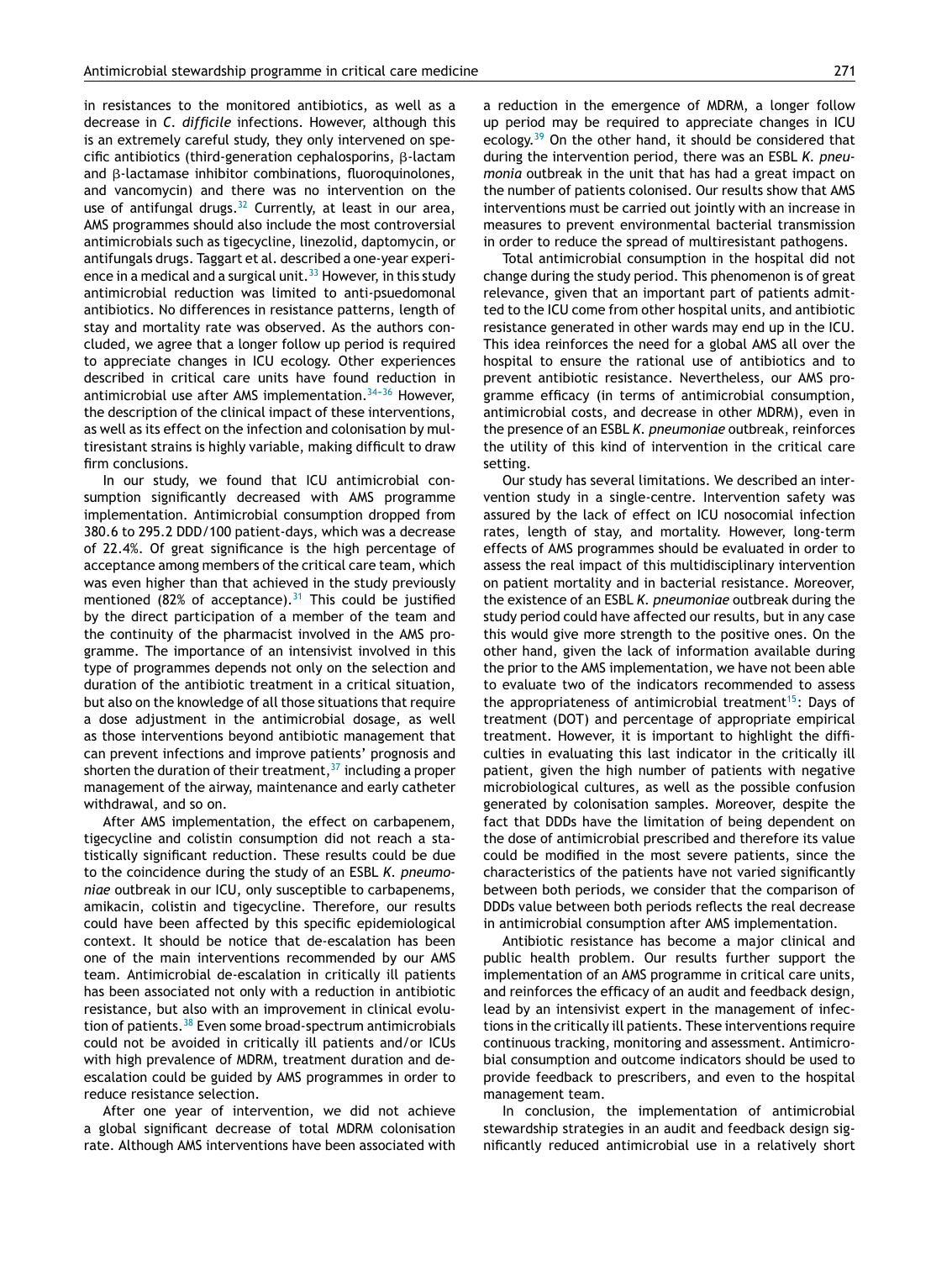<span id="page-6-0"></span>period. Long-term effects of these programmes over the local microbial resistance and patient outcomes should be evaluated in future studies.

## **Funding**

No funding has been received for this article.

# **Authors' contributions**

JR participated in the design of the study, data collection and performed the statistical analysis. PR was responsible for the coordination of the study, participated in its design and helped to draft the manuscript. MG participated in data collection. EV participated in the design of the study and statistical analysis. JF participated in the collection and analysis of microbiological data. JLP, MSL, and AC participated in its design, coordination and review of the manuscript. All authors read and approved the final manuscript.

### **Conflict of interests**

No conflicts of interest have been declared.

#### **Acknowledgements**

We appreciate the cooperation and commitment of all staff of the ICU to the project.

#### **References**

- 1. [Woodford](http://refhub.elsevier.com/S0210-5691(17)30214-0/sbref0200) [N,](http://refhub.elsevier.com/S0210-5691(17)30214-0/sbref0200) [Livermore](http://refhub.elsevier.com/S0210-5691(17)30214-0/sbref0200) [DM.](http://refhub.elsevier.com/S0210-5691(17)30214-0/sbref0200) [Infections](http://refhub.elsevier.com/S0210-5691(17)30214-0/sbref0200) [caused](http://refhub.elsevier.com/S0210-5691(17)30214-0/sbref0200) [by](http://refhub.elsevier.com/S0210-5691(17)30214-0/sbref0200) [Gram-positive](http://refhub.elsevier.com/S0210-5691(17)30214-0/sbref0200) [bacteria:](http://refhub.elsevier.com/S0210-5691(17)30214-0/sbref0200) [a](http://refhub.elsevier.com/S0210-5691(17)30214-0/sbref0200) [review](http://refhub.elsevier.com/S0210-5691(17)30214-0/sbref0200) [of](http://refhub.elsevier.com/S0210-5691(17)30214-0/sbref0200) [the](http://refhub.elsevier.com/S0210-5691(17)30214-0/sbref0200) [global](http://refhub.elsevier.com/S0210-5691(17)30214-0/sbref0200) [challenge.](http://refhub.elsevier.com/S0210-5691(17)30214-0/sbref0200) [J](http://refhub.elsevier.com/S0210-5691(17)30214-0/sbref0200) [Infect.](http://refhub.elsevier.com/S0210-5691(17)30214-0/sbref0200) [2009;59](http://refhub.elsevier.com/S0210-5691(17)30214-0/sbref0200) [Suppl.](http://refhub.elsevier.com/S0210-5691(17)30214-0/sbref0200) [1:S4](http://refhub.elsevier.com/S0210-5691(17)30214-0/sbref0200)-[16.](http://refhub.elsevier.com/S0210-5691(17)30214-0/sbref0200)
- 2. [Nordmann](http://refhub.elsevier.com/S0210-5691(17)30214-0/sbref0205) [P.](http://refhub.elsevier.com/S0210-5691(17)30214-0/sbref0205) [Carbapenemase-producing](http://refhub.elsevier.com/S0210-5691(17)30214-0/sbref0205) [Enterobacteriaceae:](http://refhub.elsevier.com/S0210-5691(17)30214-0/sbref0205) [overview](http://refhub.elsevier.com/S0210-5691(17)30214-0/sbref0205) [of](http://refhub.elsevier.com/S0210-5691(17)30214-0/sbref0205) [a](http://refhub.elsevier.com/S0210-5691(17)30214-0/sbref0205) [major](http://refhub.elsevier.com/S0210-5691(17)30214-0/sbref0205) [public](http://refhub.elsevier.com/S0210-5691(17)30214-0/sbref0205) [health](http://refhub.elsevier.com/S0210-5691(17)30214-0/sbref0205) [challenge.](http://refhub.elsevier.com/S0210-5691(17)30214-0/sbref0205) [Méd](http://refhub.elsevier.com/S0210-5691(17)30214-0/sbref0205) [Mal](http://refhub.elsevier.com/S0210-5691(17)30214-0/sbref0205) [Infect.](http://refhub.elsevier.com/S0210-5691(17)30214-0/sbref0205) [2014;44:51](http://refhub.elsevier.com/S0210-5691(17)30214-0/sbref0205)-[6.](http://refhub.elsevier.com/S0210-5691(17)30214-0/sbref0205)
- 3. [Masterton](http://refhub.elsevier.com/S0210-5691(17)30214-0/sbref0210) [R.](http://refhub.elsevier.com/S0210-5691(17)30214-0/sbref0210) [The](http://refhub.elsevier.com/S0210-5691(17)30214-0/sbref0210) [importance](http://refhub.elsevier.com/S0210-5691(17)30214-0/sbref0210) [and](http://refhub.elsevier.com/S0210-5691(17)30214-0/sbref0210) [future](http://refhub.elsevier.com/S0210-5691(17)30214-0/sbref0210) [of](http://refhub.elsevier.com/S0210-5691(17)30214-0/sbref0210) [antimicrobial](http://refhub.elsevier.com/S0210-5691(17)30214-0/sbref0210) [surveillance](http://refhub.elsevier.com/S0210-5691(17)30214-0/sbref0210) [studies.](http://refhub.elsevier.com/S0210-5691(17)30214-0/sbref0210) [Clin](http://refhub.elsevier.com/S0210-5691(17)30214-0/sbref0210) [Infect](http://refhub.elsevier.com/S0210-5691(17)30214-0/sbref0210) [Dis.](http://refhub.elsevier.com/S0210-5691(17)30214-0/sbref0210) [2008;47:S21](http://refhub.elsevier.com/S0210-5691(17)30214-0/sbref0210)-[31.](http://refhub.elsevier.com/S0210-5691(17)30214-0/sbref0210)
- 4. [Dellit](http://refhub.elsevier.com/S0210-5691(17)30214-0/sbref0215) [TH,](http://refhub.elsevier.com/S0210-5691(17)30214-0/sbref0215) [Owens](http://refhub.elsevier.com/S0210-5691(17)30214-0/sbref0215) [RC,](http://refhub.elsevier.com/S0210-5691(17)30214-0/sbref0215) [McGowan](http://refhub.elsevier.com/S0210-5691(17)30214-0/sbref0215) [JE,](http://refhub.elsevier.com/S0210-5691(17)30214-0/sbref0215) [Gerding](http://refhub.elsevier.com/S0210-5691(17)30214-0/sbref0215) [DN,](http://refhub.elsevier.com/S0210-5691(17)30214-0/sbref0215) [Weinstein](http://refhub.elsevier.com/S0210-5691(17)30214-0/sbref0215) [RA,](http://refhub.elsevier.com/S0210-5691(17)30214-0/sbref0215) [Burke](http://refhub.elsevier.com/S0210-5691(17)30214-0/sbref0215) [JP,](http://refhub.elsevier.com/S0210-5691(17)30214-0/sbref0215) [et](http://refhub.elsevier.com/S0210-5691(17)30214-0/sbref0215) [al.](http://refhub.elsevier.com/S0210-5691(17)30214-0/sbref0215) [Infectious](http://refhub.elsevier.com/S0210-5691(17)30214-0/sbref0215) [Diseases](http://refhub.elsevier.com/S0210-5691(17)30214-0/sbref0215) [Society](http://refhub.elsevier.com/S0210-5691(17)30214-0/sbref0215) [of](http://refhub.elsevier.com/S0210-5691(17)30214-0/sbref0215) [America](http://refhub.elsevier.com/S0210-5691(17)30214-0/sbref0215) [and](http://refhub.elsevier.com/S0210-5691(17)30214-0/sbref0215) [the](http://refhub.elsevier.com/S0210-5691(17)30214-0/sbref0215) [Society](http://refhub.elsevier.com/S0210-5691(17)30214-0/sbref0215) [for](http://refhub.elsevier.com/S0210-5691(17)30214-0/sbref0215) [Health](http://refhub.elsevier.com/S0210-5691(17)30214-0/sbref0215) [care](http://refhub.elsevier.com/S0210-5691(17)30214-0/sbref0215) [Epidemiology](http://refhub.elsevier.com/S0210-5691(17)30214-0/sbref0215) [of](http://refhub.elsevier.com/S0210-5691(17)30214-0/sbref0215) [America](http://refhub.elsevier.com/S0210-5691(17)30214-0/sbref0215) [guidelines](http://refhub.elsevier.com/S0210-5691(17)30214-0/sbref0215) [for](http://refhub.elsevier.com/S0210-5691(17)30214-0/sbref0215) [developing](http://refhub.elsevier.com/S0210-5691(17)30214-0/sbref0215) [an](http://refhub.elsevier.com/S0210-5691(17)30214-0/sbref0215) [institutional](http://refhub.elsevier.com/S0210-5691(17)30214-0/sbref0215) [program](http://refhub.elsevier.com/S0210-5691(17)30214-0/sbref0215) [to](http://refhub.elsevier.com/S0210-5691(17)30214-0/sbref0215) [enhance](http://refhub.elsevier.com/S0210-5691(17)30214-0/sbref0215) [antimicrobial](http://refhub.elsevier.com/S0210-5691(17)30214-0/sbref0215) [stewardship.](http://refhub.elsevier.com/S0210-5691(17)30214-0/sbref0215) [Clin](http://refhub.elsevier.com/S0210-5691(17)30214-0/sbref0215) [Infect](http://refhub.elsevier.com/S0210-5691(17)30214-0/sbref0215) [Dis.](http://refhub.elsevier.com/S0210-5691(17)30214-0/sbref0215) 2007;44:159-77.
- 5. [Hecker](http://refhub.elsevier.com/S0210-5691(17)30214-0/sbref0220) [MT,](http://refhub.elsevier.com/S0210-5691(17)30214-0/sbref0220) [Aron](http://refhub.elsevier.com/S0210-5691(17)30214-0/sbref0220) [DC,](http://refhub.elsevier.com/S0210-5691(17)30214-0/sbref0220) [Patel](http://refhub.elsevier.com/S0210-5691(17)30214-0/sbref0220) [NP,](http://refhub.elsevier.com/S0210-5691(17)30214-0/sbref0220) [Lehmann](http://refhub.elsevier.com/S0210-5691(17)30214-0/sbref0220) [MK,](http://refhub.elsevier.com/S0210-5691(17)30214-0/sbref0220) [Donskey](http://refhub.elsevier.com/S0210-5691(17)30214-0/sbref0220) [CJ.](http://refhub.elsevier.com/S0210-5691(17)30214-0/sbref0220) [Unnec](http://refhub.elsevier.com/S0210-5691(17)30214-0/sbref0220)[essary](http://refhub.elsevier.com/S0210-5691(17)30214-0/sbref0220) [use](http://refhub.elsevier.com/S0210-5691(17)30214-0/sbref0220) [of](http://refhub.elsevier.com/S0210-5691(17)30214-0/sbref0220) [antimicrobials](http://refhub.elsevier.com/S0210-5691(17)30214-0/sbref0220) [in](http://refhub.elsevier.com/S0210-5691(17)30214-0/sbref0220) [hospitalized](http://refhub.elsevier.com/S0210-5691(17)30214-0/sbref0220) [patients:](http://refhub.elsevier.com/S0210-5691(17)30214-0/sbref0220) [current](http://refhub.elsevier.com/S0210-5691(17)30214-0/sbref0220) [patterns](http://refhub.elsevier.com/S0210-5691(17)30214-0/sbref0220) [of](http://refhub.elsevier.com/S0210-5691(17)30214-0/sbref0220) [misuse](http://refhub.elsevier.com/S0210-5691(17)30214-0/sbref0220) [with](http://refhub.elsevier.com/S0210-5691(17)30214-0/sbref0220) [an](http://refhub.elsevier.com/S0210-5691(17)30214-0/sbref0220) [emphasis](http://refhub.elsevier.com/S0210-5691(17)30214-0/sbref0220) [on](http://refhub.elsevier.com/S0210-5691(17)30214-0/sbref0220) [the](http://refhub.elsevier.com/S0210-5691(17)30214-0/sbref0220) [anti](http://refhub.elsevier.com/S0210-5691(17)30214-0/sbref0220) [anaerobic](http://refhub.elsevier.com/S0210-5691(17)30214-0/sbref0220) [spec](http://refhub.elsevier.com/S0210-5691(17)30214-0/sbref0220)[trum](http://refhub.elsevier.com/S0210-5691(17)30214-0/sbref0220) [of](http://refhub.elsevier.com/S0210-5691(17)30214-0/sbref0220) [activity.](http://refhub.elsevier.com/S0210-5691(17)30214-0/sbref0220) [Arch](http://refhub.elsevier.com/S0210-5691(17)30214-0/sbref0220) [Intern](http://refhub.elsevier.com/S0210-5691(17)30214-0/sbref0220) [Med.](http://refhub.elsevier.com/S0210-5691(17)30214-0/sbref0220) 2003;163:972-8.
- 6. European Centre for Disease Prevention and Control. The bacterial challenge: time to react. A call to narrow the gap between multidrug-resistant bacteria in the EU and the development of new antibacterial agents. European Centre for Disease Prevention and Control; 2009. Available from: [www.ecdc.europa.eu](http://www.ecdc.europa.eu/) [accessed 30.10.14].
- 7. [Brusselaers](http://refhub.elsevier.com/S0210-5691(17)30214-0/sbref0230) [N,](http://refhub.elsevier.com/S0210-5691(17)30214-0/sbref0230) [Vogelaers](http://refhub.elsevier.com/S0210-5691(17)30214-0/sbref0230) [D,](http://refhub.elsevier.com/S0210-5691(17)30214-0/sbref0230) [Blot](http://refhub.elsevier.com/S0210-5691(17)30214-0/sbref0230) [S.](http://refhub.elsevier.com/S0210-5691(17)30214-0/sbref0230) [The](http://refhub.elsevier.com/S0210-5691(17)30214-0/sbref0230) [rising](http://refhub.elsevier.com/S0210-5691(17)30214-0/sbref0230) [problem](http://refhub.elsevier.com/S0210-5691(17)30214-0/sbref0230) [of](http://refhub.elsevier.com/S0210-5691(17)30214-0/sbref0230) [antimi](http://refhub.elsevier.com/S0210-5691(17)30214-0/sbref0230)[crobial](http://refhub.elsevier.com/S0210-5691(17)30214-0/sbref0230) [resistance](http://refhub.elsevier.com/S0210-5691(17)30214-0/sbref0230) [in](http://refhub.elsevier.com/S0210-5691(17)30214-0/sbref0230) [the](http://refhub.elsevier.com/S0210-5691(17)30214-0/sbref0230) [intensive](http://refhub.elsevier.com/S0210-5691(17)30214-0/sbref0230) [care](http://refhub.elsevier.com/S0210-5691(17)30214-0/sbref0230) [unit.](http://refhub.elsevier.com/S0210-5691(17)30214-0/sbref0230) [Ann](http://refhub.elsevier.com/S0210-5691(17)30214-0/sbref0230) [Intensive](http://refhub.elsevier.com/S0210-5691(17)30214-0/sbref0230) [Care.](http://refhub.elsevier.com/S0210-5691(17)30214-0/sbref0230) [2011;1:47.](http://refhub.elsevier.com/S0210-5691(17)30214-0/sbref0230)
- 8. [Zilberberg](http://refhub.elsevier.com/S0210-5691(17)30214-0/sbref0235) [MD,](http://refhub.elsevier.com/S0210-5691(17)30214-0/sbref0235) [Nathanson](http://refhub.elsevier.com/S0210-5691(17)30214-0/sbref0235) [BH,](http://refhub.elsevier.com/S0210-5691(17)30214-0/sbref0235) [Sulham](http://refhub.elsevier.com/S0210-5691(17)30214-0/sbref0235) [K,](http://refhub.elsevier.com/S0210-5691(17)30214-0/sbref0235) [Fan](http://refhub.elsevier.com/S0210-5691(17)30214-0/sbref0235) [W,](http://refhub.elsevier.com/S0210-5691(17)30214-0/sbref0235) [Shorr](http://refhub.elsevier.com/S0210-5691(17)30214-0/sbref0235) [AF.](http://refhub.elsevier.com/S0210-5691(17)30214-0/sbref0235) [Carbapenem](http://refhub.elsevier.com/S0210-5691(17)30214-0/sbref0235) [resistance,](http://refhub.elsevier.com/S0210-5691(17)30214-0/sbref0235) [inappropriate](http://refhub.elsevier.com/S0210-5691(17)30214-0/sbref0235) [empiric](http://refhub.elsevier.com/S0210-5691(17)30214-0/sbref0235) [treatment](http://refhub.elsevier.com/S0210-5691(17)30214-0/sbref0235) [and](http://refhub.elsevier.com/S0210-5691(17)30214-0/sbref0235) [outcomes](http://refhub.elsevier.com/S0210-5691(17)30214-0/sbref0235) [among](http://refhub.elsevier.com/S0210-5691(17)30214-0/sbref0235) [patients](http://refhub.elsevier.com/S0210-5691(17)30214-0/sbref0235) [hospitalized](http://refhub.elsevier.com/S0210-5691(17)30214-0/sbref0235) [with](http://refhub.elsevier.com/S0210-5691(17)30214-0/sbref0235) [Enterobacteriaceae](http://refhub.elsevier.com/S0210-5691(17)30214-0/sbref0235)
- 9. [Paruk](http://refhub.elsevier.com/S0210-5691(17)30214-0/sbref0240) [F,](http://refhub.elsevier.com/S0210-5691(17)30214-0/sbref0240) [Richards](http://refhub.elsevier.com/S0210-5691(17)30214-0/sbref0240) [G,](http://refhub.elsevier.com/S0210-5691(17)30214-0/sbref0240) [Scribante](http://refhub.elsevier.com/S0210-5691(17)30214-0/sbref0240) [J,](http://refhub.elsevier.com/S0210-5691(17)30214-0/sbref0240) [Bhagwanjee](http://refhub.elsevier.com/S0210-5691(17)30214-0/sbref0240) [S,](http://refhub.elsevier.com/S0210-5691(17)30214-0/sbref0240) [Mer](http://refhub.elsevier.com/S0210-5691(17)30214-0/sbref0240) [M,](http://refhub.elsevier.com/S0210-5691(17)30214-0/sbref0240) [Perrie](http://refhub.elsevier.com/S0210-5691(17)30214-0/sbref0240) [H.](http://refhub.elsevier.com/S0210-5691(17)30214-0/sbref0240) [Antibiotic](http://refhub.elsevier.com/S0210-5691(17)30214-0/sbref0240) [prescription](http://refhub.elsevier.com/S0210-5691(17)30214-0/sbref0240) [practices](http://refhub.elsevier.com/S0210-5691(17)30214-0/sbref0240) [and](http://refhub.elsevier.com/S0210-5691(17)30214-0/sbref0240) [their](http://refhub.elsevier.com/S0210-5691(17)30214-0/sbref0240) [relationship](http://refhub.elsevier.com/S0210-5691(17)30214-0/sbref0240) [to](http://refhub.elsevier.com/S0210-5691(17)30214-0/sbref0240) [out](http://refhub.elsevier.com/S0210-5691(17)30214-0/sbref0240)[come](http://refhub.elsevier.com/S0210-5691(17)30214-0/sbref0240) [in](http://refhub.elsevier.com/S0210-5691(17)30214-0/sbref0240) [South](http://refhub.elsevier.com/S0210-5691(17)30214-0/sbref0240) [Africa:](http://refhub.elsevier.com/S0210-5691(17)30214-0/sbref0240) [findings](http://refhub.elsevier.com/S0210-5691(17)30214-0/sbref0240) [of](http://refhub.elsevier.com/S0210-5691(17)30214-0/sbref0240) [the](http://refhub.elsevier.com/S0210-5691(17)30214-0/sbref0240) [prevalence](http://refhub.elsevier.com/S0210-5691(17)30214-0/sbref0240) [of](http://refhub.elsevier.com/S0210-5691(17)30214-0/sbref0240) [infection](http://refhub.elsevier.com/S0210-5691(17)30214-0/sbref0240) [in](http://refhub.elsevier.com/S0210-5691(17)30214-0/sbref0240) [South](http://refhub.elsevier.com/S0210-5691(17)30214-0/sbref0240) [African](http://refhub.elsevier.com/S0210-5691(17)30214-0/sbref0240) [intensive](http://refhub.elsevier.com/S0210-5691(17)30214-0/sbref0240) [care](http://refhub.elsevier.com/S0210-5691(17)30214-0/sbref0240) [units](http://refhub.elsevier.com/S0210-5691(17)30214-0/sbref0240) [\(PISA\)](http://refhub.elsevier.com/S0210-5691(17)30214-0/sbref0240) [study.](http://refhub.elsevier.com/S0210-5691(17)30214-0/sbref0240) [S](http://refhub.elsevier.com/S0210-5691(17)30214-0/sbref0240) [Afr](http://refhub.elsevier.com/S0210-5691(17)30214-0/sbref0240) [Med](http://refhub.elsevier.com/S0210-5691(17)30214-0/sbref0240) [J](http://refhub.elsevier.com/S0210-5691(17)30214-0/sbref0240) [Suid-Afr](http://refhub.elsevier.com/S0210-5691(17)30214-0/sbref0240) [Tydskr](http://refhub.elsevier.com/S0210-5691(17)30214-0/sbref0240) [Vir](http://refhub.elsevier.com/S0210-5691(17)30214-0/sbref0240) [Geneeskd.](http://refhub.elsevier.com/S0210-5691(17)30214-0/sbref0240) 2012;102:613-6.
- 10. [Rhee](http://refhub.elsevier.com/S0210-5691(17)30214-0/sbref0245) [C,](http://refhub.elsevier.com/S0210-5691(17)30214-0/sbref0245) [Gohil](http://refhub.elsevier.com/S0210-5691(17)30214-0/sbref0245) [S,](http://refhub.elsevier.com/S0210-5691(17)30214-0/sbref0245) [Klompas](http://refhub.elsevier.com/S0210-5691(17)30214-0/sbref0245) [M.](http://refhub.elsevier.com/S0210-5691(17)30214-0/sbref0245) [Regulatory](http://refhub.elsevier.com/S0210-5691(17)30214-0/sbref0245) [mandates](http://refhub.elsevier.com/S0210-5691(17)30214-0/sbref0245) [for](http://refhub.elsevier.com/S0210-5691(17)30214-0/sbref0245) [sep](http://refhub.elsevier.com/S0210-5691(17)30214-0/sbref0245)[sis](http://refhub.elsevier.com/S0210-5691(17)30214-0/sbref0245) [care.](http://refhub.elsevier.com/S0210-5691(17)30214-0/sbref0245) [Reasons](http://refhub.elsevier.com/S0210-5691(17)30214-0/sbref0245) [for](http://refhub.elsevier.com/S0210-5691(17)30214-0/sbref0245) [caution.](http://refhub.elsevier.com/S0210-5691(17)30214-0/sbref0245) [N](http://refhub.elsevier.com/S0210-5691(17)30214-0/sbref0245) [Engl](http://refhub.elsevier.com/S0210-5691(17)30214-0/sbref0245) [J](http://refhub.elsevier.com/S0210-5691(17)30214-0/sbref0245) [Med.](http://refhub.elsevier.com/S0210-5691(17)30214-0/sbref0245) [2014;370:](http://refhub.elsevier.com/S0210-5691(17)30214-0/sbref0245)  $1673 - 6$
- 11. [Grau](http://refhub.elsevier.com/S0210-5691(17)30214-0/sbref0250) [S,](http://refhub.elsevier.com/S0210-5691(17)30214-0/sbref0250) [Bou](http://refhub.elsevier.com/S0210-5691(17)30214-0/sbref0250) [G,](http://refhub.elsevier.com/S0210-5691(17)30214-0/sbref0250) [Fondevilla](http://refhub.elsevier.com/S0210-5691(17)30214-0/sbref0250) [E,](http://refhub.elsevier.com/S0210-5691(17)30214-0/sbref0250) [Nicols](http://refhub.elsevier.com/S0210-5691(17)30214-0/sbref0250) [J,](http://refhub.elsevier.com/S0210-5691(17)30214-0/sbref0250) [Rodriguez-Maresca](http://refhub.elsevier.com/S0210-5691(17)30214-0/sbref0250) [M,](http://refhub.elsevier.com/S0210-5691(17)30214-0/sbref0250) [Martinez-Martinez](http://refhub.elsevier.com/S0210-5691(17)30214-0/sbref0250) [L.](http://refhub.elsevier.com/S0210-5691(17)30214-0/sbref0250) [How](http://refhub.elsevier.com/S0210-5691(17)30214-0/sbref0250) [to](http://refhub.elsevier.com/S0210-5691(17)30214-0/sbref0250) [measure](http://refhub.elsevier.com/S0210-5691(17)30214-0/sbref0250) [and](http://refhub.elsevier.com/S0210-5691(17)30214-0/sbref0250) [monitor](http://refhub.elsevier.com/S0210-5691(17)30214-0/sbref0250) [antimicrobial](http://refhub.elsevier.com/S0210-5691(17)30214-0/sbref0250) [consumption](http://refhub.elsevier.com/S0210-5691(17)30214-0/sbref0250) [and](http://refhub.elsevier.com/S0210-5691(17)30214-0/sbref0250) [resistance.](http://refhub.elsevier.com/S0210-5691(17)30214-0/sbref0250) [Enf](http://refhub.elsevier.com/S0210-5691(17)30214-0/sbref0250) [Infecc](http://refhub.elsevier.com/S0210-5691(17)30214-0/sbref0250) [Microbiol](http://refhub.elsevier.com/S0210-5691(17)30214-0/sbref0250) [Clin.](http://refhub.elsevier.com/S0210-5691(17)30214-0/sbref0250) [2013;31](http://refhub.elsevier.com/S0210-5691(17)30214-0/sbref0250) [Suppl.](http://refhub.elsevier.com/S0210-5691(17)30214-0/sbref0250) [4:16](http://refhub.elsevier.com/S0210-5691(17)30214-0/sbref0250)-[24.](http://refhub.elsevier.com/S0210-5691(17)30214-0/sbref0250)
- 12. [Davey](http://refhub.elsevier.com/S0210-5691(17)30214-0/sbref0255) [P,](http://refhub.elsevier.com/S0210-5691(17)30214-0/sbref0255) [Brown](http://refhub.elsevier.com/S0210-5691(17)30214-0/sbref0255) [E,](http://refhub.elsevier.com/S0210-5691(17)30214-0/sbref0255) [Charani](http://refhub.elsevier.com/S0210-5691(17)30214-0/sbref0255) [E,](http://refhub.elsevier.com/S0210-5691(17)30214-0/sbref0255) [Fenelon](http://refhub.elsevier.com/S0210-5691(17)30214-0/sbref0255) [L,](http://refhub.elsevier.com/S0210-5691(17)30214-0/sbref0255) [Gould](http://refhub.elsevier.com/S0210-5691(17)30214-0/sbref0255) [IM,](http://refhub.elsevier.com/S0210-5691(17)30214-0/sbref0255) [Holmes](http://refhub.elsevier.com/S0210-5691(17)30214-0/sbref0255) [A,](http://refhub.elsevier.com/S0210-5691(17)30214-0/sbref0255) [et](http://refhub.elsevier.com/S0210-5691(17)30214-0/sbref0255) [al.](http://refhub.elsevier.com/S0210-5691(17)30214-0/sbref0255) [Interventions](http://refhub.elsevier.com/S0210-5691(17)30214-0/sbref0255) [to](http://refhub.elsevier.com/S0210-5691(17)30214-0/sbref0255) [improve](http://refhub.elsevier.com/S0210-5691(17)30214-0/sbref0255) [antibiotic](http://refhub.elsevier.com/S0210-5691(17)30214-0/sbref0255) [prescribing](http://refhub.elsevier.com/S0210-5691(17)30214-0/sbref0255) [practices](http://refhub.elsevier.com/S0210-5691(17)30214-0/sbref0255) [for](http://refhub.elsevier.com/S0210-5691(17)30214-0/sbref0255) [hospital](http://refhub.elsevier.com/S0210-5691(17)30214-0/sbref0255) [inpatients.](http://refhub.elsevier.com/S0210-5691(17)30214-0/sbref0255) [Cochrane](http://refhub.elsevier.com/S0210-5691(17)30214-0/sbref0255) [Database](http://refhub.elsevier.com/S0210-5691(17)30214-0/sbref0255) [Syst](http://refhub.elsevier.com/S0210-5691(17)30214-0/sbref0255) [Rev.](http://refhub.elsevier.com/S0210-5691(17)30214-0/sbref0255) [2013;4.](http://refhub.elsevier.com/S0210-5691(17)30214-0/sbref0255) [CD003543.](http://refhub.elsevier.com/S0210-5691(17)30214-0/sbref0255)
- 13. [Ruiz-Ramos](http://refhub.elsevier.com/S0210-5691(17)30214-0/sbref0260) [J,](http://refhub.elsevier.com/S0210-5691(17)30214-0/sbref0260) [Ramirez](http://refhub.elsevier.com/S0210-5691(17)30214-0/sbref0260) [P.](http://refhub.elsevier.com/S0210-5691(17)30214-0/sbref0260) [Antimicrobial](http://refhub.elsevier.com/S0210-5691(17)30214-0/sbref0260) [stewardship](http://refhub.elsevier.com/S0210-5691(17)30214-0/sbref0260) [programs](http://refhub.elsevier.com/S0210-5691(17)30214-0/sbref0260) [in](http://refhub.elsevier.com/S0210-5691(17)30214-0/sbref0260) [the](http://refhub.elsevier.com/S0210-5691(17)30214-0/sbref0260) [critical](http://refhub.elsevier.com/S0210-5691(17)30214-0/sbref0260) [care](http://refhub.elsevier.com/S0210-5691(17)30214-0/sbref0260) [setting.](http://refhub.elsevier.com/S0210-5691(17)30214-0/sbref0260) [Med](http://refhub.elsevier.com/S0210-5691(17)30214-0/sbref0260) [Intensiva.](http://refhub.elsevier.com/S0210-5691(17)30214-0/sbref0260) 2016;40:586-9.
- 14. [Allerberger](http://refhub.elsevier.com/S0210-5691(17)30214-0/sbref0265) [F,](http://refhub.elsevier.com/S0210-5691(17)30214-0/sbref0265) [Lechner](http://refhub.elsevier.com/S0210-5691(17)30214-0/sbref0265) [A,](http://refhub.elsevier.com/S0210-5691(17)30214-0/sbref0265) [Wechsler-Fördös](http://refhub.elsevier.com/S0210-5691(17)30214-0/sbref0265) [FA,](http://refhub.elsevier.com/S0210-5691(17)30214-0/sbref0265) [Gareis](http://refhub.elsevier.com/S0210-5691(17)30214-0/sbref0265) [R.](http://refhub.elsevier.com/S0210-5691(17)30214-0/sbref0265) [Optimization](http://refhub.elsevier.com/S0210-5691(17)30214-0/sbref0265) [of](http://refhub.elsevier.com/S0210-5691(17)30214-0/sbref0265) [antibiotic](http://refhub.elsevier.com/S0210-5691(17)30214-0/sbref0265) [use](http://refhub.elsevier.com/S0210-5691(17)30214-0/sbref0265) [in](http://refhub.elsevier.com/S0210-5691(17)30214-0/sbref0265) hospitals--antimicrobial [stew](http://refhub.elsevier.com/S0210-5691(17)30214-0/sbref0265)[ardship](http://refhub.elsevier.com/S0210-5691(17)30214-0/sbref0265) [and](http://refhub.elsevier.com/S0210-5691(17)30214-0/sbref0265) [the](http://refhub.elsevier.com/S0210-5691(17)30214-0/sbref0265) [EU](http://refhub.elsevier.com/S0210-5691(17)30214-0/sbref0265) [project](http://refhub.elsevier.com/S0210-5691(17)30214-0/sbref0265) [ABS](http://refhub.elsevier.com/S0210-5691(17)30214-0/sbref0265) [international.](http://refhub.elsevier.com/S0210-5691(17)30214-0/sbref0265) [Chemotherapy.](http://refhub.elsevier.com/S0210-5691(17)30214-0/sbref0265) 2008;54:260-7.
- 15. Rodriguez-Baño [J,](http://refhub.elsevier.com/S0210-5691(17)30214-0/sbref0270) Paño-Pardo [JR,](http://refhub.elsevier.com/S0210-5691(17)30214-0/sbref0270) [Alvarez-Rocha](http://refhub.elsevier.com/S0210-5691(17)30214-0/sbref0270) [L,](http://refhub.elsevier.com/S0210-5691(17)30214-0/sbref0270) [Asensio](http://refhub.elsevier.com/S0210-5691(17)30214-0/sbref0270) [A,](http://refhub.elsevier.com/S0210-5691(17)30214-0/sbref0270) [Calbo](http://refhub.elsevier.com/S0210-5691(17)30214-0/sbref0270) [E,](http://refhub.elsevier.com/S0210-5691(17)30214-0/sbref0270) [Cercenado](http://refhub.elsevier.com/S0210-5691(17)30214-0/sbref0270) [E,](http://refhub.elsevier.com/S0210-5691(17)30214-0/sbref0270) [et](http://refhub.elsevier.com/S0210-5691(17)30214-0/sbref0270) [al.](http://refhub.elsevier.com/S0210-5691(17)30214-0/sbref0270) [Programs](http://refhub.elsevier.com/S0210-5691(17)30214-0/sbref0270) [for](http://refhub.elsevier.com/S0210-5691(17)30214-0/sbref0270) [optimizing](http://refhub.elsevier.com/S0210-5691(17)30214-0/sbref0270) [the](http://refhub.elsevier.com/S0210-5691(17)30214-0/sbref0270) [use](http://refhub.elsevier.com/S0210-5691(17)30214-0/sbref0270) [of](http://refhub.elsevier.com/S0210-5691(17)30214-0/sbref0270) [antibiotics](http://refhub.elsevier.com/S0210-5691(17)30214-0/sbref0270) [\(PROA\)](http://refhub.elsevier.com/S0210-5691(17)30214-0/sbref0270) [in](http://refhub.elsevier.com/S0210-5691(17)30214-0/sbref0270) [Spanish](http://refhub.elsevier.com/S0210-5691(17)30214-0/sbref0270) [hospitals:](http://refhub.elsevier.com/S0210-5691(17)30214-0/sbref0270) [GEIH-SEIMC,](http://refhub.elsevier.com/S0210-5691(17)30214-0/sbref0270) [SEFH](http://refhub.elsevier.com/S0210-5691(17)30214-0/sbref0270) [and](http://refhub.elsevier.com/S0210-5691(17)30214-0/sbref0270) [SEMPSPH](http://refhub.elsevier.com/S0210-5691(17)30214-0/sbref0270) [consensus](http://refhub.elsevier.com/S0210-5691(17)30214-0/sbref0270) [document.](http://refhub.elsevier.com/S0210-5691(17)30214-0/sbref0270) [Enf](http://refhub.elsevier.com/S0210-5691(17)30214-0/sbref0270) [Infecc](http://refhub.elsevier.com/S0210-5691(17)30214-0/sbref0270) [Microbiol](http://refhub.elsevier.com/S0210-5691(17)30214-0/sbref0270) [Clin.](http://refhub.elsevier.com/S0210-5691(17)30214-0/sbref0270) 2012;30:22.e1-23.
- 16. World Health Organization Collaborating Centre for Drug Statistics Methodology Web site. Available from: [http://www.whocc.no](http://www.whocc.no/) [accessed 15.11.15].
- 17. Base de datos de medicamentos. Consejo general de Colegios Oficiales de farmacéuticos. Available from: [http://www.portalfarma.com](http://www.portalfarma.com/) [accessed 15.08.13].
- 18. [Magiorakos](http://refhub.elsevier.com/S0210-5691(17)30214-0/sbref0285) [A-P,](http://refhub.elsevier.com/S0210-5691(17)30214-0/sbref0285) [Srinivasan](http://refhub.elsevier.com/S0210-5691(17)30214-0/sbref0285) [A,](http://refhub.elsevier.com/S0210-5691(17)30214-0/sbref0285) [Carey](http://refhub.elsevier.com/S0210-5691(17)30214-0/sbref0285) [RB,](http://refhub.elsevier.com/S0210-5691(17)30214-0/sbref0285) [Carmeli](http://refhub.elsevier.com/S0210-5691(17)30214-0/sbref0285) [Y,](http://refhub.elsevier.com/S0210-5691(17)30214-0/sbref0285) [Falagas](http://refhub.elsevier.com/S0210-5691(17)30214-0/sbref0285) [ME,](http://refhub.elsevier.com/S0210-5691(17)30214-0/sbref0285) [Giske](http://refhub.elsevier.com/S0210-5691(17)30214-0/sbref0285) [CG,](http://refhub.elsevier.com/S0210-5691(17)30214-0/sbref0285) [et](http://refhub.elsevier.com/S0210-5691(17)30214-0/sbref0285) [al.](http://refhub.elsevier.com/S0210-5691(17)30214-0/sbref0285) [Multidrug-resistant,](http://refhub.elsevier.com/S0210-5691(17)30214-0/sbref0285) [extensively](http://refhub.elsevier.com/S0210-5691(17)30214-0/sbref0285) [drug-resistant](http://refhub.elsevier.com/S0210-5691(17)30214-0/sbref0285) [and](http://refhub.elsevier.com/S0210-5691(17)30214-0/sbref0285) [pandrug-resistant](http://refhub.elsevier.com/S0210-5691(17)30214-0/sbref0285) [bacteria:](http://refhub.elsevier.com/S0210-5691(17)30214-0/sbref0285) [an](http://refhub.elsevier.com/S0210-5691(17)30214-0/sbref0285) [international](http://refhub.elsevier.com/S0210-5691(17)30214-0/sbref0285) [expert](http://refhub.elsevier.com/S0210-5691(17)30214-0/sbref0285) [pro](http://refhub.elsevier.com/S0210-5691(17)30214-0/sbref0285)[posal](http://refhub.elsevier.com/S0210-5691(17)30214-0/sbref0285) [for](http://refhub.elsevier.com/S0210-5691(17)30214-0/sbref0285) [interim](http://refhub.elsevier.com/S0210-5691(17)30214-0/sbref0285) [standard](http://refhub.elsevier.com/S0210-5691(17)30214-0/sbref0285) [definitions](http://refhub.elsevier.com/S0210-5691(17)30214-0/sbref0285) [for](http://refhub.elsevier.com/S0210-5691(17)30214-0/sbref0285) [acquired](http://refhub.elsevier.com/S0210-5691(17)30214-0/sbref0285) [resistance.](http://refhub.elsevier.com/S0210-5691(17)30214-0/sbref0285) [Clin](http://refhub.elsevier.com/S0210-5691(17)30214-0/sbref0285) [Microbiol](http://refhub.elsevier.com/S0210-5691(17)30214-0/sbref0285) [Infect.](http://refhub.elsevier.com/S0210-5691(17)30214-0/sbref0285) [2012;18:268](http://refhub.elsevier.com/S0210-5691(17)30214-0/sbref0285)-[81.](http://refhub.elsevier.com/S0210-5691(17)30214-0/sbref0285)
- 19. [Meyer](http://refhub.elsevier.com/S0210-5691(17)30214-0/sbref0290) [E,](http://refhub.elsevier.com/S0210-5691(17)30214-0/sbref0290) [Schwab](http://refhub.elsevier.com/S0210-5691(17)30214-0/sbref0290) [F,](http://refhub.elsevier.com/S0210-5691(17)30214-0/sbref0290) [Gastmeier](http://refhub.elsevier.com/S0210-5691(17)30214-0/sbref0290) [P,](http://refhub.elsevier.com/S0210-5691(17)30214-0/sbref0290) [Rueden](http://refhub.elsevier.com/S0210-5691(17)30214-0/sbref0290) [H,](http://refhub.elsevier.com/S0210-5691(17)30214-0/sbref0290) [Daschner](http://refhub.elsevier.com/S0210-5691(17)30214-0/sbref0290) [FD.](http://refhub.elsevier.com/S0210-5691(17)30214-0/sbref0290) [Surveillance](http://refhub.elsevier.com/S0210-5691(17)30214-0/sbref0290) [of](http://refhub.elsevier.com/S0210-5691(17)30214-0/sbref0290) [antimicrobial](http://refhub.elsevier.com/S0210-5691(17)30214-0/sbref0290) [use](http://refhub.elsevier.com/S0210-5691(17)30214-0/sbref0290) [and](http://refhub.elsevier.com/S0210-5691(17)30214-0/sbref0290) [antimicrobial](http://refhub.elsevier.com/S0210-5691(17)30214-0/sbref0290) [resistance](http://refhub.elsevier.com/S0210-5691(17)30214-0/sbref0290) [in](http://refhub.elsevier.com/S0210-5691(17)30214-0/sbref0290) [German](http://refhub.elsevier.com/S0210-5691(17)30214-0/sbref0290) [intensive](http://refhub.elsevier.com/S0210-5691(17)30214-0/sbref0290) [care](http://refhub.elsevier.com/S0210-5691(17)30214-0/sbref0290) [units](http://refhub.elsevier.com/S0210-5691(17)30214-0/sbref0290) [\(SARI\):](http://refhub.elsevier.com/S0210-5691(17)30214-0/sbref0290) [a](http://refhub.elsevier.com/S0210-5691(17)30214-0/sbref0290) [summary](http://refhub.elsevier.com/S0210-5691(17)30214-0/sbref0290) [of](http://refhub.elsevier.com/S0210-5691(17)30214-0/sbref0290) [the](http://refhub.elsevier.com/S0210-5691(17)30214-0/sbref0290) [data](http://refhub.elsevier.com/S0210-5691(17)30214-0/sbref0290) [from](http://refhub.elsevier.com/S0210-5691(17)30214-0/sbref0290) [2001](http://refhub.elsevier.com/S0210-5691(17)30214-0/sbref0290) [through](http://refhub.elsevier.com/S0210-5691(17)30214-0/sbref0290) [2004.](http://refhub.elsevier.com/S0210-5691(17)30214-0/sbref0290) [Infection.](http://refhub.elsevier.com/S0210-5691(17)30214-0/sbref0290) [2006;34:303](http://refhub.elsevier.com/S0210-5691(17)30214-0/sbref0290)[-9.](http://refhub.elsevier.com/S0210-5691(17)30214-0/sbref0290)
- 20. [Armstrong](http://refhub.elsevier.com/S0210-5691(17)30214-0/sbref0295) [GL,](http://refhub.elsevier.com/S0210-5691(17)30214-0/sbref0295) [Conn](http://refhub.elsevier.com/S0210-5691(17)30214-0/sbref0295) [LA,](http://refhub.elsevier.com/S0210-5691(17)30214-0/sbref0295) [Pinner](http://refhub.elsevier.com/S0210-5691(17)30214-0/sbref0295) [RW.](http://refhub.elsevier.com/S0210-5691(17)30214-0/sbref0295) [Trends](http://refhub.elsevier.com/S0210-5691(17)30214-0/sbref0295) [in](http://refhub.elsevier.com/S0210-5691(17)30214-0/sbref0295) [infectious](http://refhub.elsevier.com/S0210-5691(17)30214-0/sbref0295) [disease](http://refhub.elsevier.com/S0210-5691(17)30214-0/sbref0295) [mortality](http://refhub.elsevier.com/S0210-5691(17)30214-0/sbref0295) [in](http://refhub.elsevier.com/S0210-5691(17)30214-0/sbref0295) [the](http://refhub.elsevier.com/S0210-5691(17)30214-0/sbref0295) [United](http://refhub.elsevier.com/S0210-5691(17)30214-0/sbref0295) [States](http://refhub.elsevier.com/S0210-5691(17)30214-0/sbref0295) [during](http://refhub.elsevier.com/S0210-5691(17)30214-0/sbref0295) [the](http://refhub.elsevier.com/S0210-5691(17)30214-0/sbref0295) [20th](http://refhub.elsevier.com/S0210-5691(17)30214-0/sbref0295) [century.](http://refhub.elsevier.com/S0210-5691(17)30214-0/sbref0295) [JAMA.](http://refhub.elsevier.com/S0210-5691(17)30214-0/sbref0295) 1999;281:61-6.
- 21. [Boucher](http://refhub.elsevier.com/S0210-5691(17)30214-0/sbref0300) [HW,](http://refhub.elsevier.com/S0210-5691(17)30214-0/sbref0300) [Talbot](http://refhub.elsevier.com/S0210-5691(17)30214-0/sbref0300) [GH,](http://refhub.elsevier.com/S0210-5691(17)30214-0/sbref0300) [Bradley](http://refhub.elsevier.com/S0210-5691(17)30214-0/sbref0300) [JS,](http://refhub.elsevier.com/S0210-5691(17)30214-0/sbref0300) [Edwards](http://refhub.elsevier.com/S0210-5691(17)30214-0/sbref0300) [JE,](http://refhub.elsevier.com/S0210-5691(17)30214-0/sbref0300) [Gilbert](http://refhub.elsevier.com/S0210-5691(17)30214-0/sbref0300) [D,](http://refhub.elsevier.com/S0210-5691(17)30214-0/sbref0300) [Rice](http://refhub.elsevier.com/S0210-5691(17)30214-0/sbref0300) [LB,](http://refhub.elsevier.com/S0210-5691(17)30214-0/sbref0300) [et](http://refhub.elsevier.com/S0210-5691(17)30214-0/sbref0300) [al.](http://refhub.elsevier.com/S0210-5691(17)30214-0/sbref0300) [Bad](http://refhub.elsevier.com/S0210-5691(17)30214-0/sbref0300) [bugs,](http://refhub.elsevier.com/S0210-5691(17)30214-0/sbref0300) [no](http://refhub.elsevier.com/S0210-5691(17)30214-0/sbref0300) [drugs:](http://refhub.elsevier.com/S0210-5691(17)30214-0/sbref0300) [no](http://refhub.elsevier.com/S0210-5691(17)30214-0/sbref0300) [ESKAPE!](http://refhub.elsevier.com/S0210-5691(17)30214-0/sbref0300) [An](http://refhub.elsevier.com/S0210-5691(17)30214-0/sbref0300) [update](http://refhub.elsevier.com/S0210-5691(17)30214-0/sbref0300) [from](http://refhub.elsevier.com/S0210-5691(17)30214-0/sbref0300) [the](http://refhub.elsevier.com/S0210-5691(17)30214-0/sbref0300) [Infectious](http://refhub.elsevier.com/S0210-5691(17)30214-0/sbref0300) [Diseases](http://refhub.elsevier.com/S0210-5691(17)30214-0/sbref0300) [Society](http://refhub.elsevier.com/S0210-5691(17)30214-0/sbref0300) [of](http://refhub.elsevier.com/S0210-5691(17)30214-0/sbref0300) [America.](http://refhub.elsevier.com/S0210-5691(17)30214-0/sbref0300) [Clin](http://refhub.elsevier.com/S0210-5691(17)30214-0/sbref0300) [Infect](http://refhub.elsevier.com/S0210-5691(17)30214-0/sbref0300) [Dis.](http://refhub.elsevier.com/S0210-5691(17)30214-0/sbref0300)  $2009:48:1-12.$
- 22. [Payne](http://refhub.elsevier.com/S0210-5691(17)30214-0/sbref0305) [DJ,](http://refhub.elsevier.com/S0210-5691(17)30214-0/sbref0305) [Gwynn](http://refhub.elsevier.com/S0210-5691(17)30214-0/sbref0305) [MN,](http://refhub.elsevier.com/S0210-5691(17)30214-0/sbref0305) [Holmes](http://refhub.elsevier.com/S0210-5691(17)30214-0/sbref0305) [DJ,](http://refhub.elsevier.com/S0210-5691(17)30214-0/sbref0305) [Pompliano](http://refhub.elsevier.com/S0210-5691(17)30214-0/sbref0305) [DL.](http://refhub.elsevier.com/S0210-5691(17)30214-0/sbref0305) [Drugs](http://refhub.elsevier.com/S0210-5691(17)30214-0/sbref0305) [for](http://refhub.elsevier.com/S0210-5691(17)30214-0/sbref0305) [bad](http://refhub.elsevier.com/S0210-5691(17)30214-0/sbref0305) [bugs:](http://refhub.elsevier.com/S0210-5691(17)30214-0/sbref0305) [confronting](http://refhub.elsevier.com/S0210-5691(17)30214-0/sbref0305) [the](http://refhub.elsevier.com/S0210-5691(17)30214-0/sbref0305) [challenges](http://refhub.elsevier.com/S0210-5691(17)30214-0/sbref0305) [of](http://refhub.elsevier.com/S0210-5691(17)30214-0/sbref0305) [antibacterial](http://refhub.elsevier.com/S0210-5691(17)30214-0/sbref0305) [discovery.](http://refhub.elsevier.com/S0210-5691(17)30214-0/sbref0305) [Nat](http://refhub.elsevier.com/S0210-5691(17)30214-0/sbref0305) [Rev](http://refhub.elsevier.com/S0210-5691(17)30214-0/sbref0305) [Drug](http://refhub.elsevier.com/S0210-5691(17)30214-0/sbref0305) [Discov.](http://refhub.elsevier.com/S0210-5691(17)30214-0/sbref0305) 2007;6:29-40.
- 23. [Liew](http://refhub.elsevier.com/S0210-5691(17)30214-0/sbref0310) [YX,](http://refhub.elsevier.com/S0210-5691(17)30214-0/sbref0310) [Lee](http://refhub.elsevier.com/S0210-5691(17)30214-0/sbref0310) [W,](http://refhub.elsevier.com/S0210-5691(17)30214-0/sbref0310) [Tay](http://refhub.elsevier.com/S0210-5691(17)30214-0/sbref0310) [D,](http://refhub.elsevier.com/S0210-5691(17)30214-0/sbref0310) [Tang](http://refhub.elsevier.com/S0210-5691(17)30214-0/sbref0310) [SS,](http://refhub.elsevier.com/S0210-5691(17)30214-0/sbref0310) [Chua](http://refhub.elsevier.com/S0210-5691(17)30214-0/sbref0310) [NG,](http://refhub.elsevier.com/S0210-5691(17)30214-0/sbref0310) [Zhou](http://refhub.elsevier.com/S0210-5691(17)30214-0/sbref0310) [Y,](http://refhub.elsevier.com/S0210-5691(17)30214-0/sbref0310) [et](http://refhub.elsevier.com/S0210-5691(17)30214-0/sbref0310) [al.](http://refhub.elsevier.com/S0210-5691(17)30214-0/sbref0310) [Prospec](http://refhub.elsevier.com/S0210-5691(17)30214-0/sbref0310)[tive](http://refhub.elsevier.com/S0210-5691(17)30214-0/sbref0310) [audit](http://refhub.elsevier.com/S0210-5691(17)30214-0/sbref0310) [and](http://refhub.elsevier.com/S0210-5691(17)30214-0/sbref0310) [feedback](http://refhub.elsevier.com/S0210-5691(17)30214-0/sbref0310) [in](http://refhub.elsevier.com/S0210-5691(17)30214-0/sbref0310) [antimicrobial](http://refhub.elsevier.com/S0210-5691(17)30214-0/sbref0310) [stewardship:](http://refhub.elsevier.com/S0210-5691(17)30214-0/sbref0310) [is](http://refhub.elsevier.com/S0210-5691(17)30214-0/sbref0310) [there](http://refhub.elsevier.com/S0210-5691(17)30214-0/sbref0310) [value](http://refhub.elsevier.com/S0210-5691(17)30214-0/sbref0310) [in](http://refhub.elsevier.com/S0210-5691(17)30214-0/sbref0310) [early](http://refhub.elsevier.com/S0210-5691(17)30214-0/sbref0310) [reviewing](http://refhub.elsevier.com/S0210-5691(17)30214-0/sbref0310) [within](http://refhub.elsevier.com/S0210-5691(17)30214-0/sbref0310) [48](http://refhub.elsevier.com/S0210-5691(17)30214-0/sbref0310) [h](http://refhub.elsevier.com/S0210-5691(17)30214-0/sbref0310) [of](http://refhub.elsevier.com/S0210-5691(17)30214-0/sbref0310) [antibiotic](http://refhub.elsevier.com/S0210-5691(17)30214-0/sbref0310) [prescription?](http://refhub.elsevier.com/S0210-5691(17)30214-0/sbref0310) [Int](http://refhub.elsevier.com/S0210-5691(17)30214-0/sbref0310) [J](http://refhub.elsevier.com/S0210-5691(17)30214-0/sbref0310) [Antimicrob](http://refhub.elsevier.com/S0210-5691(17)30214-0/sbref0310) [Agents.](http://refhub.elsevier.com/S0210-5691(17)30214-0/sbref0310) 2015;45:168-73.
- 24. [Kaki](http://refhub.elsevier.com/S0210-5691(17)30214-0/sbref0315) [R,](http://refhub.elsevier.com/S0210-5691(17)30214-0/sbref0315) [Elligsen](http://refhub.elsevier.com/S0210-5691(17)30214-0/sbref0315) [M,](http://refhub.elsevier.com/S0210-5691(17)30214-0/sbref0315) [Walker](http://refhub.elsevier.com/S0210-5691(17)30214-0/sbref0315) [S,](http://refhub.elsevier.com/S0210-5691(17)30214-0/sbref0315) [Simor](http://refhub.elsevier.com/S0210-5691(17)30214-0/sbref0315) [A,](http://refhub.elsevier.com/S0210-5691(17)30214-0/sbref0315) [Palmay](http://refhub.elsevier.com/S0210-5691(17)30214-0/sbref0315) [L,](http://refhub.elsevier.com/S0210-5691(17)30214-0/sbref0315) [Daneman](http://refhub.elsevier.com/S0210-5691(17)30214-0/sbref0315) [N.](http://refhub.elsevier.com/S0210-5691(17)30214-0/sbref0315) [Impact](http://refhub.elsevier.com/S0210-5691(17)30214-0/sbref0315) [of](http://refhub.elsevier.com/S0210-5691(17)30214-0/sbref0315) [antimicrobial](http://refhub.elsevier.com/S0210-5691(17)30214-0/sbref0315) [stewardship](http://refhub.elsevier.com/S0210-5691(17)30214-0/sbref0315) [in](http://refhub.elsevier.com/S0210-5691(17)30214-0/sbref0315) [critical](http://refhub.elsevier.com/S0210-5691(17)30214-0/sbref0315) [care:](http://refhub.elsevier.com/S0210-5691(17)30214-0/sbref0315) [a](http://refhub.elsevier.com/S0210-5691(17)30214-0/sbref0315) [system](http://refhub.elsevier.com/S0210-5691(17)30214-0/sbref0315)[atic](http://refhub.elsevier.com/S0210-5691(17)30214-0/sbref0315) [review.](http://refhub.elsevier.com/S0210-5691(17)30214-0/sbref0315) [J](http://refhub.elsevier.com/S0210-5691(17)30214-0/sbref0315) [Antimicrob](http://refhub.elsevier.com/S0210-5691(17)30214-0/sbref0315) [Chemother.](http://refhub.elsevier.com/S0210-5691(17)30214-0/sbref0315) 2011;66:1223-30.
- 25. [Lopez-Medrano](http://refhub.elsevier.com/S0210-5691(17)30214-0/sbref0320) [F,](http://refhub.elsevier.com/S0210-5691(17)30214-0/sbref0320) [San](http://refhub.elsevier.com/S0210-5691(17)30214-0/sbref0320) [Juan](http://refhub.elsevier.com/S0210-5691(17)30214-0/sbref0320) [R,](http://refhub.elsevier.com/S0210-5691(17)30214-0/sbref0320) [Serrano](http://refhub.elsevier.com/S0210-5691(17)30214-0/sbref0320) [O,](http://refhub.elsevier.com/S0210-5691(17)30214-0/sbref0320) [Chaves](http://refhub.elsevier.com/S0210-5691(17)30214-0/sbref0320) [F,](http://refhub.elsevier.com/S0210-5691(17)30214-0/sbref0320) [Lumbreras](http://refhub.elsevier.com/S0210-5691(17)30214-0/sbref0320) [C,](http://refhub.elsevier.com/S0210-5691(17)30214-0/sbref0320) [Lizasoan](http://refhub.elsevier.com/S0210-5691(17)30214-0/sbref0320) [M,](http://refhub.elsevier.com/S0210-5691(17)30214-0/sbref0320) [et](http://refhub.elsevier.com/S0210-5691(17)30214-0/sbref0320) [al.](http://refhub.elsevier.com/S0210-5691(17)30214-0/sbref0320) [Impact](http://refhub.elsevier.com/S0210-5691(17)30214-0/sbref0320) [of](http://refhub.elsevier.com/S0210-5691(17)30214-0/sbref0320) [a](http://refhub.elsevier.com/S0210-5691(17)30214-0/sbref0320) [non-compulsory](http://refhub.elsevier.com/S0210-5691(17)30214-0/sbref0320) [antibi](http://refhub.elsevier.com/S0210-5691(17)30214-0/sbref0320)[otic](http://refhub.elsevier.com/S0210-5691(17)30214-0/sbref0320) [control](http://refhub.elsevier.com/S0210-5691(17)30214-0/sbref0320) [program](http://refhub.elsevier.com/S0210-5691(17)30214-0/sbref0320) [\(PACTA\):](http://refhub.elsevier.com/S0210-5691(17)30214-0/sbref0320) [cost](http://refhub.elsevier.com/S0210-5691(17)30214-0/sbref0320) [reductions](http://refhub.elsevier.com/S0210-5691(17)30214-0/sbref0320) [and](http://refhub.elsevier.com/S0210-5691(17)30214-0/sbref0320) [decreases](http://refhub.elsevier.com/S0210-5691(17)30214-0/sbref0320) [in](http://refhub.elsevier.com/S0210-5691(17)30214-0/sbref0320) [some](http://refhub.elsevier.com/S0210-5691(17)30214-0/sbref0320) [nosocomial](http://refhub.elsevier.com/S0210-5691(17)30214-0/sbref0320) [infections.](http://refhub.elsevier.com/S0210-5691(17)30214-0/sbref0320) [Enferm](http://refhub.elsevier.com/S0210-5691(17)30214-0/sbref0320) [Infecc](http://refhub.elsevier.com/S0210-5691(17)30214-0/sbref0320) [Microbiol](http://refhub.elsevier.com/S0210-5691(17)30214-0/sbref0320) [Clin.](http://refhub.elsevier.com/S0210-5691(17)30214-0/sbref0320) 2005:23:186-[90.](http://refhub.elsevier.com/S0210-5691(17)30214-0/sbref0320)
- 26. [Hou](http://refhub.elsevier.com/S0210-5691(17)30214-0/sbref0325) [D,](http://refhub.elsevier.com/S0210-5691(17)30214-0/sbref0325) [Wang](http://refhub.elsevier.com/S0210-5691(17)30214-0/sbref0325) [Q,](http://refhub.elsevier.com/S0210-5691(17)30214-0/sbref0325) [Jiang](http://refhub.elsevier.com/S0210-5691(17)30214-0/sbref0325) [C,](http://refhub.elsevier.com/S0210-5691(17)30214-0/sbref0325) [Tian](http://refhub.elsevier.com/S0210-5691(17)30214-0/sbref0325) [C,](http://refhub.elsevier.com/S0210-5691(17)30214-0/sbref0325) [Li](http://refhub.elsevier.com/S0210-5691(17)30214-0/sbref0325) [H,](http://refhub.elsevier.com/S0210-5691(17)30214-0/sbref0325) [Ji](http://refhub.elsevier.com/S0210-5691(17)30214-0/sbref0325) [B.](http://refhub.elsevier.com/S0210-5691(17)30214-0/sbref0325) [Evaluation](http://refhub.elsevier.com/S0210-5691(17)30214-0/sbref0325) [of](http://refhub.elsevier.com/S0210-5691(17)30214-0/sbref0325) [the](http://refhub.elsevier.com/S0210-5691(17)30214-0/sbref0325) [short-term](http://refhub.elsevier.com/S0210-5691(17)30214-0/sbref0325) [effects](http://refhub.elsevier.com/S0210-5691(17)30214-0/sbref0325) [of](http://refhub.elsevier.com/S0210-5691(17)30214-0/sbref0325) [antimicrobial](http://refhub.elsevier.com/S0210-5691(17)30214-0/sbref0325) [stewardship](http://refhub.elsevier.com/S0210-5691(17)30214-0/sbref0325) [in](http://refhub.elsevier.com/S0210-5691(17)30214-0/sbref0325) [the](http://refhub.elsevier.com/S0210-5691(17)30214-0/sbref0325)